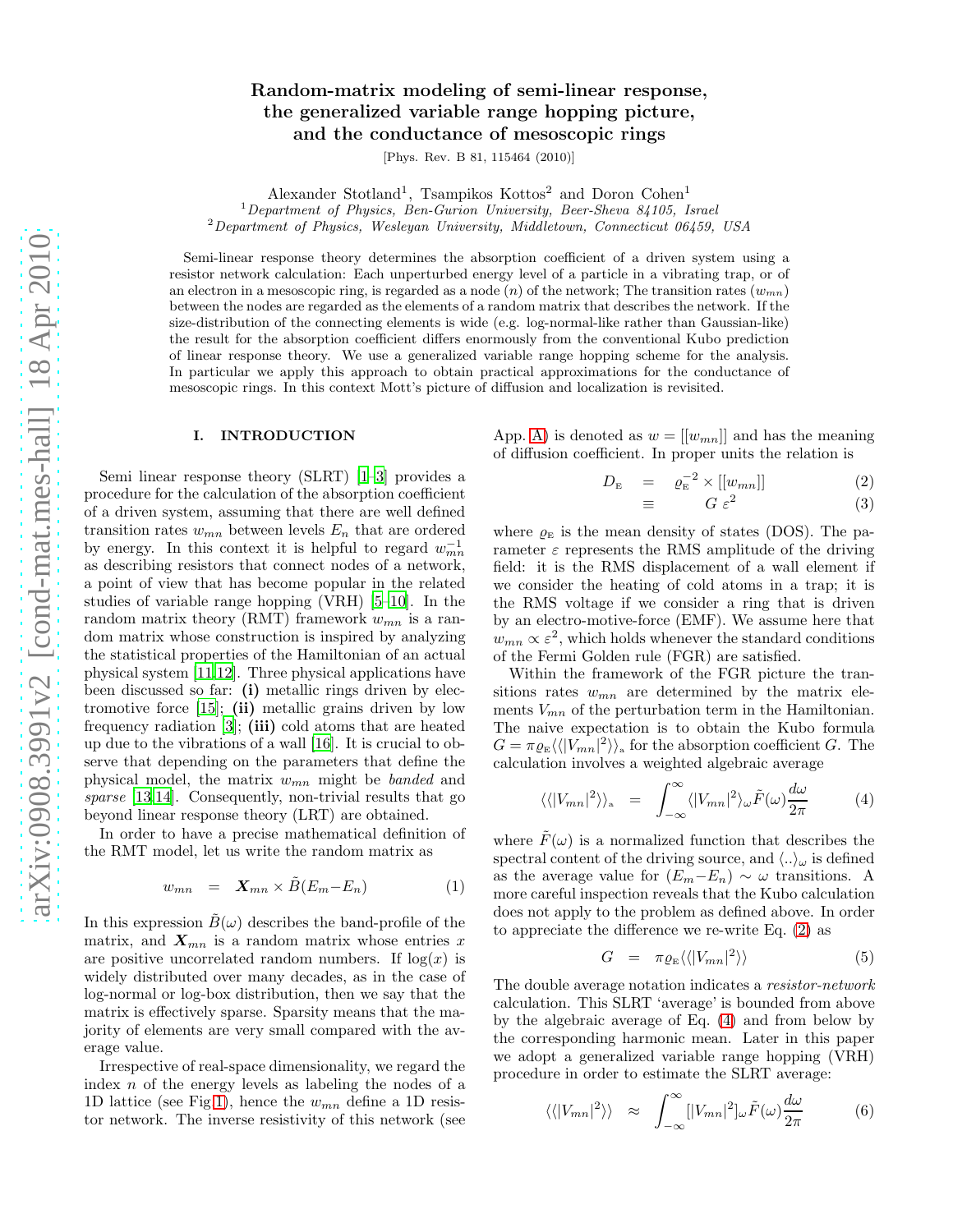where  $[...]_{\omega}$  is the typical value for  $(E_m-E_n) \sim \omega$  transitions. The notion of typical value will be defined later: it is determined by the size-distribution of the matrix elements.

Physically the idea behind SLRT is very simple: in order to have "good" absorption it is essential to have connected sequences of transitions. Consequently, if  $w_{mn}$ is sparse, the traditional Kubo expression provides gross over-estimate, because it is based on an algebraic average calculation. Consequently, our interest is to calculate the ratio between the SLRT and the LRT conductance, which we define as the SLRT suppression factor:

$$
g_{\text{SLRT}} \equiv \frac{\langle \langle |V_{mn}|^2 \rangle \rangle}{\langle \langle |V_{mn}|^2 \rangle \rangle_{\text{a}}} \tag{7}
$$

where  $\langle \langle ... \rangle \rangle$  denotes the usual weighted algebraic average that appears in the Kubo formula. Loosely speaking, if the percentage of *large* in-band elements is  $s \ll 1$ , then a generalized VRH estimate might lead to a result of the type

$$
g_{\text{SLRT}} \sim \exp\left(-\frac{\text{const}}{s^{\text{power}}}\right) \tag{8}
$$

A few publications have been devoted to report various partial results that have been obtained using SLRT. The purpose of the present paper is to bridge between SLRT and the traditional literature, to further develop the analytical tools, and to provide elaborated tangible results that hopefully can be tested in actual experiments.

Our main focus concerns the Ohmic conductance  $G_{\rm Ohm}$ of small metallic rings, which is related to the G of Eq. [\(5\)](#page-0-2) via  $G_{\text{Ohm}} = \varrho_{\text{E}} G$ , where E is the Fermi energy. Up to a factor, the perturbation matrix consists of the elements  $v_{mn}$  of the velocity operator. Accordingly,  $G_{\text{Ohm}}$ is the LRT or the SLRT average over  $|v_{mn}|^2$ . Past literature has provided a theory for the conductance in the Debye or adiabatic regimes [\[17](#page-13-11)[,18\]](#page-13-12) where the FGR picture does not apply. Diffusive rings have been further analyzed [\[19](#page-13-13)] in the Kubo regime, and later weak localization corrections have been incorporated [\[20](#page-13-14)[,21\]](#page-13-15) and verified experimentally [\[22](#page-13-16)[–24](#page-13-17)].

Still neither VRH in real space, nor SLRT response in the ballistic regime had been considered in the context of mesoscopic conductance. In Fig. [2](#page-14-0) we present some re-processed numerical results that have been reported in Ref. [\[15](#page-13-6)]. These numerical results indicate that indeed for both weak and strong disorder the matrix elements of the velocity operator become sparse with  $s \ll 1$ . As explained in Ref. [\[15](#page-13-6)] this is related to the non-ergodicity of the eigenstates. In the present paper we would like to present a full analysis of the conductance that starts from the strength of the disorder  $W$  as an input. The disorder determines the sparsity s, and then, using RMT modeling and a generalized VRH approximation, leads to some tangible results (Fig. [3\)](#page-14-1) for the SLRT suppression factor  $g_{\text{SLRT}}$ . We also explain how this factor can be measured in an actual laboratory experiment, and how semi-linear

response can be distinguished from linear response in a way that does not involve any ambiguities.

Outline.– Sec. [II](#page-1-0) motivates the study by introducing the physical model, including subsections that relate to the characterization of metallic rings and their Kubo-Drude conductance. Some more details are given in App. [B](#page-11-1) and App. [C.](#page-11-2) Sec. [III](#page-3-0) discusses the RMT modeling in general. Sec. [IV](#page-4-0) briefly reviews the SLRT calculation procedure. Sec. [V](#page-4-1) elaborates on the generalized VRH approximation. Sec. [VI](#page-5-0) introduces the analysis of some prototype non-Gaussian ensembles. Some more details are given in App. [D](#page-12-0) and App. [E.](#page-12-1) Sec. [VII](#page-5-1) discusses the semiclassical theory of the matrix elements that are required for the calculation of the mesoscopic conductance. Sec. [VIII](#page-6-0) discusses the SLRT calculation in the ballistic regime. Sec. [IX](#page-7-0) discusses the SLRT calculation in the Anderson localization regime. Sec. [X](#page-8-0) clarifies the relation between SLRT and the traditional VRH calculation. Sec. [XI](#page-8-1) questions the possibility to get VRH from proper LRT analysis. Sec. [XII](#page-9-0) contrasts VRH with non-thermal hopping due to noisy source. Sec. [XIII](#page-9-1) proposes how to experimentally test SLRT via conductance measurements. Sec. [XIV](#page-10-0) summarizes the major observations regarding the relation between SLRT, LRT and VRH.

#### <span id="page-1-0"></span>II. PHYSICAL MODEL

In order to physically motivate the analysis, we consider a particle of mass m in a rectangular box of length  $L_x = L$  and width  $L_y$ . In one problem, that of Ref.[\[16\]](#page-13-7), we had assumed Dirichlet boundary conditions and considered the response for vibrations of the wall. In the present paper we assume ring geometry with periodic boundary conditions on  $L_x$ , and consider the response to electro-motive force (EMF). In both cases the Hamiltonian matrix can be written as

<span id="page-1-2"></span>
$$
\mathcal{H} = \text{diag}\{E_n\} + \{U_{m,n}\} + f(t)\{V_{m,n}\}\tag{9}
$$

where  $\mathbf{n} = (n_x, n_y)$  labels the unperturbed eigenstates of a clean box/ring,  $U(x, y)$  describes the potential floor (either smooth deformation or uncorrelated disorder), and V is the perturbation matrix due to the driving. Given that the energy of the particle is  $E$  we define  $k_{\rm E} = (2mE)^{1/2}$  and  $v_{\rm E} = (2E/m)^{1/2}$ . The associated number of open modes, i.e. the number of energetically allowed  $n_y$  values, is

$$
\mathcal{M} = \frac{k_{\mathrm{E}} L_y}{\pi} \tag{10}
$$

The density of states is

<span id="page-1-1"></span>
$$
\varrho_{\rm E} = \frac{m}{2\pi} L_x L_y = \mathcal{M} \frac{L}{2v_{\rm E}} \tag{11}
$$

The static part of the Hamiltonian can be diagonalized, and in the new basis the Hamiltonian takes the form

$$
\mathcal{H} = \text{diag}\{E_n\} + f(t)\{V_{mn}\}\tag{12}
$$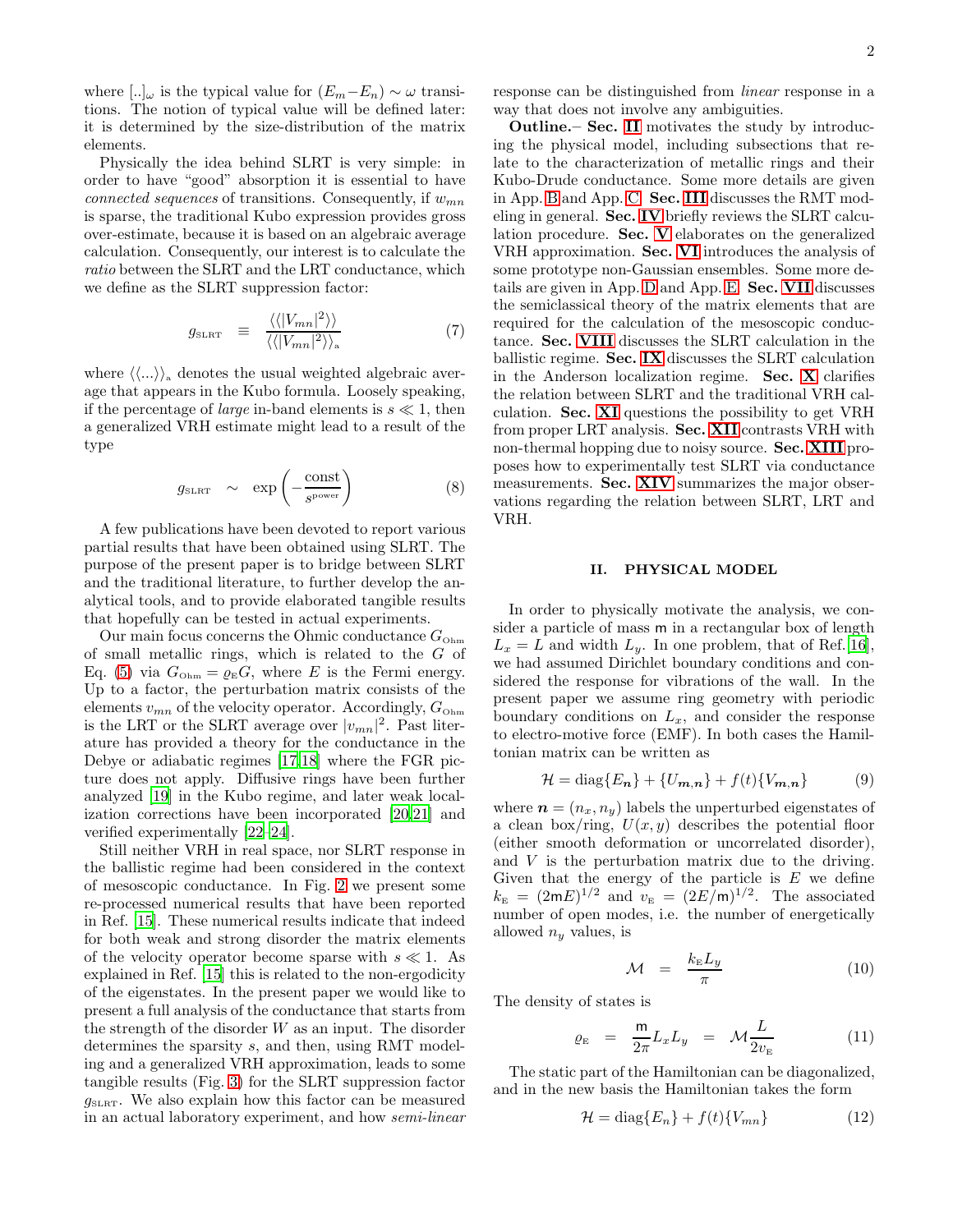where  $E_n$  are the perturbed energies. The power spectrum  $\tilde{S}(\omega) = \varepsilon^2 \tilde{F}(\omega)$  of the low frequency driving  $\dot{f}$  is either rectangular with sharp cutoff at some frequency  $\omega_c$ , or exponential

$$
\tilde{F}(\omega) = \frac{1}{2\omega_c} \exp\left(-\frac{|\omega|}{\omega_c}\right) \tag{13}
$$

We assume that  $\omega_c$  is small compared with any relevant semi-classical energy scale, but larger compared with the mean level spacing. If the driving is by a thermal source then  $\omega_c$  can be identified as the *temperature* of the source. This latter point of view is useful in the discussion of the relation between SLRT and VRH.

In the case of an EMF driven ring  $\varepsilon$  is the RMS of the voltage, and the interaction  $-f(t)V$  of the particle with the magnetic flux  $f(t)$  involves  $V = -(e/L)v$ , where v is the velocity operator. Hence

<span id="page-2-0"></span>
$$
V_{mn} = \frac{e}{L} v_{mn} = \frac{e}{L} (E_m - E_n)^2 r_{mn}
$$
 (14)

where  $r$  is the position operator. Thus an LRT or an SLRT study of the conductance reduces to a study of the statistical properties of the so called dipole matrix elements. These statistical properties become non-trivial for either weak or strong disorder, and they should be described by a non-Gaussian ensemble.

The following subsections contains some extra details regarding metallic rings, and can be skipped in first reading.

#### <span id="page-2-3"></span>A. The characterization of metallic rings

A metallic ring is characterized by the Fermi velocity  $v_{\rm E}$ , the Fermi momentum  $k_{\rm E}$ , the length of the ring L, its width  $L_{\perp}$ , and the strength of the disorder W. The latter determines the mean free path  $\ell$ . The Fermi velocity  $v<sub>E</sub>$  can be regarded as providing conversion between "length" and "time", hence we have two dimensionless parameters: the number of open modes  $\mathcal{M} \sim (k_{\rm E}L_{\perp})^{d-1}$ and the degree of disorder  $L/\ell$ . Formally there is a third independent dimensionless parameter  $k_{\rm E}L$ , but we assume it to be very large compared with  $M$ , and hence it has no significant role in the analysis below. The various regimes in this problem are described below and in the diagram of Fig. [4:](#page-15-0)

- Clean ring  $(L/\ell) < 1/M$
- Ballistic ring  $(L/\ell) < 1$
- Diffusive ring  $(L/\ell) > 1$
- Anderson regime  $(L/\ell) > M$ .

It is a matter of terminology whether to exclude the "clean" case from the ballistic regime, and the "Anderson" case from the "Diffusive" regime.

The time scale which is associated with the length of the rings is  $t_L = L/v_{\rm E}$ , the time scale which is associated

with the scattering is mean free time  $t_{\ell} = \ell/v_{\rm E}$ , and the time scale which is associated with quantum recurrences is the Heisenberg time  $t_{\text{H}} = \mathcal{M}t_L$ . If the very strong condition  $t_{\ell} > t_{\rm H}$  is satisfied, then we call it "clean ring", meaning that the disorder does not mix the levels, and its effect can be treated using first order perturbation theory.

More generally we define the ballistic regime by the condition  $\ell \gg L$ . If the disorder is strong enough then the levels are mixed non-perturbatively leading to genuine semi-classical ballistic behavior with

$$
t_L < t_\ell < t_{\rm H} \qquad \text{[Ballistic]} \tag{15}
$$

In the diffusive regime it is meaningful to define the ergodic (Thouless) time via the relation  $D_0 t \sim L^2$  where  $D_0 = v_{\rm E} \ell$ , leading to  $t_{\rm erg} = (L/\ell)t_L$ . In the strict diffusive regime we have

$$
t_{\ell} < t_{\text{erg}} < t_{\text{H}} \qquad \text{[Diffusive]} \tag{16}
$$

If we have (formally)  $t_{\text{erg}} > t_{\text{H}}$  then there is no ergodization but rather a strong (Anderson) localization effect shows up. This means that one expects a breaktime  $t_{\text{loc}}$ that marks a crossover from diffusion to saturation. A standard argumentation (see below) gives the estimate  $t_{\text{loc}} = \mathcal{M}^2 t_{\ell}$ . One observes that in the Anderson regime

$$
t_{\ell} < t_{\text{loc}} < t_{\text{H}} \qquad \text{[Anderson]} \tag{17}
$$

The self consistent determination of  $\ell_{\xi}$  originates in old studies of dynamical localization in the quantum kicked rotator problem. Assuming that the localization length is  $\ell_{\xi}$ , the local level spacing is  $\Delta_{\xi} = \pi v_{\text{E}} / \mathcal{M} \ell_{\xi}$ , and hence the breaktime is  $t_{\text{loc}} = 2\pi/\Delta_{\xi}$ . The self consistency condition is  $Dt_{\text{loc}} \sim \ell_{\xi}^2$ , leading to

$$
\ell_{\xi} \approx \mathcal{M}\ell \tag{18}
$$

The identification of the Anderson regime is via the requirement  $L > \ell_{\xi}$ . Finally we note that the largest meaningful value of disorder is  $(L/\ell) = k_{\rm E}L$ , for which  $\ell$  equals the Fermi wavelength.

#### <span id="page-2-1"></span>B. The Kubo-Drude conductance

The coefficient  $G$  is defined through the expression  $D_E = G \varepsilon^2$  for the one-particle diffusion coefficient, where  $\varepsilon$  is the RMS of the voltage. Taking Eq. [\(14\)](#page-2-0) into account it follows that

<span id="page-2-2"></span>
$$
G = \pi \varrho_{\rm E} \times \left(\frac{e}{L}\right)^2 \langle \langle |v_{mn}|^2 \rangle \rangle \tag{19}
$$

The Ohmic conductance is defined as the coefficient in the Joule formula  $G_{\text{Ohm}}\epsilon^2$  for the rate of energy absorption. For an  $\mathcal N$  particle system at temperature  $T$  it is related to  $G$  via a general diffusion-dissipation relation:

$$
G_{\text{Ohm}} = \varrho_{\text{E}} \times G \qquad \text{[Fermi]} \tag{20}
$$

$$
G_{\text{Ohm}} = (\mathcal{N}/T) \times G \qquad [\text{Boltzmann}] \tag{21}
$$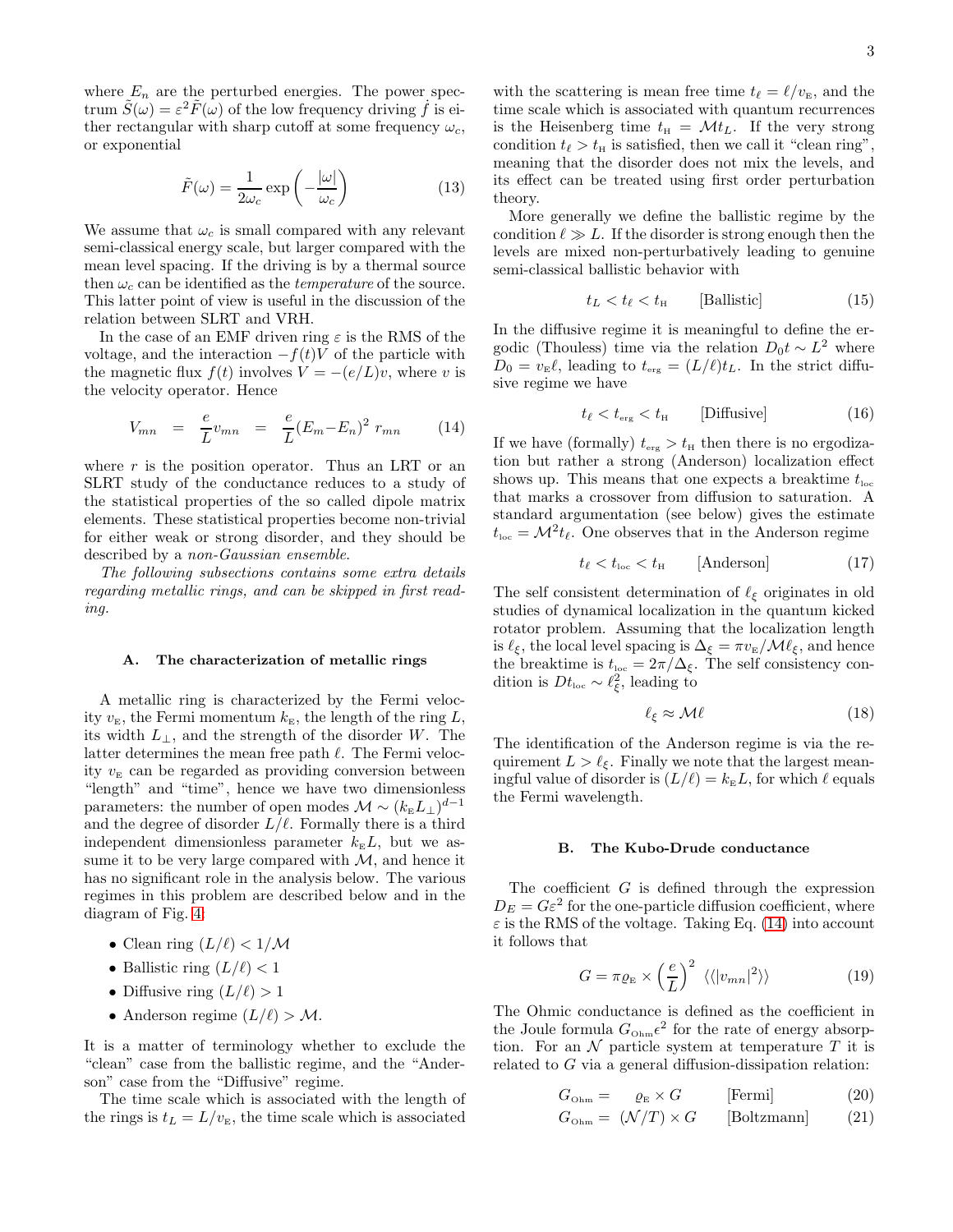The Boltzmann occupation applies to semiconductors, where  $\mathcal{N}/L$  is the density of the particles. For Fermi occupation  $\varrho_{\rm E}/L$  is the density of states at the Fermi energy per unit length of the ring, and it is in agreement with the Boltzmann result if we regard  $\mathcal{N} = \rho_{\rm E} T$  as the effective number of carriers.

In the case of a diffusive ring it makes sense to relate the diffusion in energy to the diffusion in real space. This relation holds in the strict DC limit. Using the Einstein relation  $G_{\text{Ohm}} = (e/L)^2 \varrho_{\text{E}} \mathcal{D}$  we deduce that

<span id="page-3-1"></span>
$$
\mathcal{D} = \pi \varrho_{\rm E} \times \langle \langle |v_{mn}|^2 \rangle \rangle_{\omega_c \sim 0} \tag{22}
$$

It is important to keep in mind that for a disconnected ring  $\mathcal{D} = 0$  but still we can get from Eq. [\(22\)](#page-3-1) a non-zero result  $G \neq 0$  because the spectral content of the driving may have a finite cut-off frequency  $\omega_c$ .

The reference case for all our calculations is the Drude result which is obtained for a diffusive ring in the semiclassical approximation (see App. [C\)](#page-11-2). Assuming a mean free path  $\ell$  we write the Drude result as

<span id="page-3-5"></span>
$$
G_{\text{Drude}} = \frac{e^2}{2\pi\hbar} \mathcal{M} \frac{\ell}{L} \tag{23}
$$

where  $L$  is the length of the ring, and  $M$  is the number of open modes (proportional to its cross section).

The quantum Kubo calculation gives in leading order the same result as Drude: this is well known, and obviously it is also a by product of the subsequent analysis. One observes that the there is a maximum Kubo conductance which is obtained in the limit of a clean ring, i.e. for  $\ell/L = \mathcal{M}$ . For completeness we note that for a ring with transmission  $g_0$ , the following formal identification applies (see App. [C\)](#page-11-2):

<span id="page-3-4"></span>
$$
\frac{\ell}{L} \Leftrightarrow \frac{g_0}{1 - g_0} \qquad \left[ < \mathcal{M} \right] \tag{24}
$$

This makes transparent the relation between the Drude and the Landauer results.

In later sections our interest is to find the SLRT suppression factor  $g_{SLRT}$  that determines the ratio  $G_{\text{Ohm}}/G_{\text{Drude}}$ . For this purpose we have to find not only the average value of  $|v_{mn}|^2$  but also their statistics.

#### <span id="page-3-0"></span>III. RMT MODELING

Regarded as a random matrix  $V_{mn}$  is characterized by its band profile, and by the size-distribution of its elements. The standard RMT modeling due to Wigner assumes either full or banded matrix with elements that are taken out of a Gaussian distribution. But our interest is in circumstances where the size distribution is wide, i.e. the elements of  $|V_{mn}|^2$  look like realizations of a random variable x whose logarithmic value  $(\log(x))$  is distributed over several decades.

In practice the  $|V_{mn}|^2$  of a physical model does not have an idealized flat band profile. Consequently, we write

<span id="page-3-2"></span>
$$
|V_{mn}|^2 = \mathbf{X}_{mn} \times \tilde{C}(E_m - E_n) \tag{25}
$$

where  $\tilde{C}(\omega)$  describes the band-profile of the matrix. Numerically the band-profile is obtained by averaging separately each diagonal  $[(n-m) = \text{const}]$  of the matrix, and plotting the result against  $\omega = (E_m - E_m) \approx (n-m)\varrho_{\rm E}^{-1}$ .

The question arises, given a matrix  $A_{mn}$  that consist of real non-negative elements, how to numerically define its bandwidth b, its sparsity s, and the associated distribution  $\rho(x)$  of its in-band elements. For the purpose of this paper it was important to adopt an unambiguous definition of s, which loosely speaking is defined as the percentage of large in-band elements. The suggested procedure below is based on the participation number (PN) concept. The PN of a set  $\{x_i\}$  is defined as

$$
PN = \frac{\left(\sum_{i} x_{i}\right)^{2}}{\sum_{i} x_{i}^{2}} \tag{26}
$$

and reflects the number of the large elements. The procedure to determine s and b goes as follows:  $(1)$  We consider a truncated  $A_{mn}$  within the energy window of interest; (2) We calculate the band profile by averaging separately the elements over each diagonal; (3) We construct an untextured matrix  $A_{mn}^{utz}$  by performing random permutations of the elements along the diagonals. (4) We construct a uniformized matrix  $A_{mn}^{unf}$  by replacing each of the elements of a given diagonal by their average. (5) We calculate the participation number of the elements in  $A_{mn}$ . This is like counting the number of large elements. (6) We calculate the participation number of the elements in  $A_{mn}^{unf}$ . This is like counting the number of in-band elements. (7) The ratio of the numbers that have been calculated in the previous step is defined as the sparsity  $s.$  (8) Likewise the bandwidth  $b$  is deduced from the number of in-band elements.

The size distribution  $\rho(x)$  refers to the in-band elements. In order to verify that  $A_{mn}$  is really like a random matrix we perform the SLRT calculation (see Sec. [IV\)](#page-4-0) once on  $A_{mn}$  and once on the untextured matrix  $A_{mn}^{utz}$ . If the results are significantly different we say that texture, i.e. the non random arrangement of the large elements, is important. The RMT analysis in this paper assumes that texture is not too significant.

In particular we are interested in the bi-modal, log-box and log-normal ensembles. The bi-model distribution is characterized by the probability p of having a large value  $x = x_1$ , otherwise  $x = x_0 \ll x_1$ , hence

$$
\rho(x) = (1 - p)\delta(x - x_0) + p\delta(x - x_1)
$$
 (27)

In the case of a *log-box distribution* the variable  $ln(x)$  has uniform distribution within  $[x_0, x_1]$ , hence

<span id="page-3-3"></span>
$$
\rho(x) = \frac{1}{\ln(x_1/x_0)} \frac{1}{x} \tag{28}
$$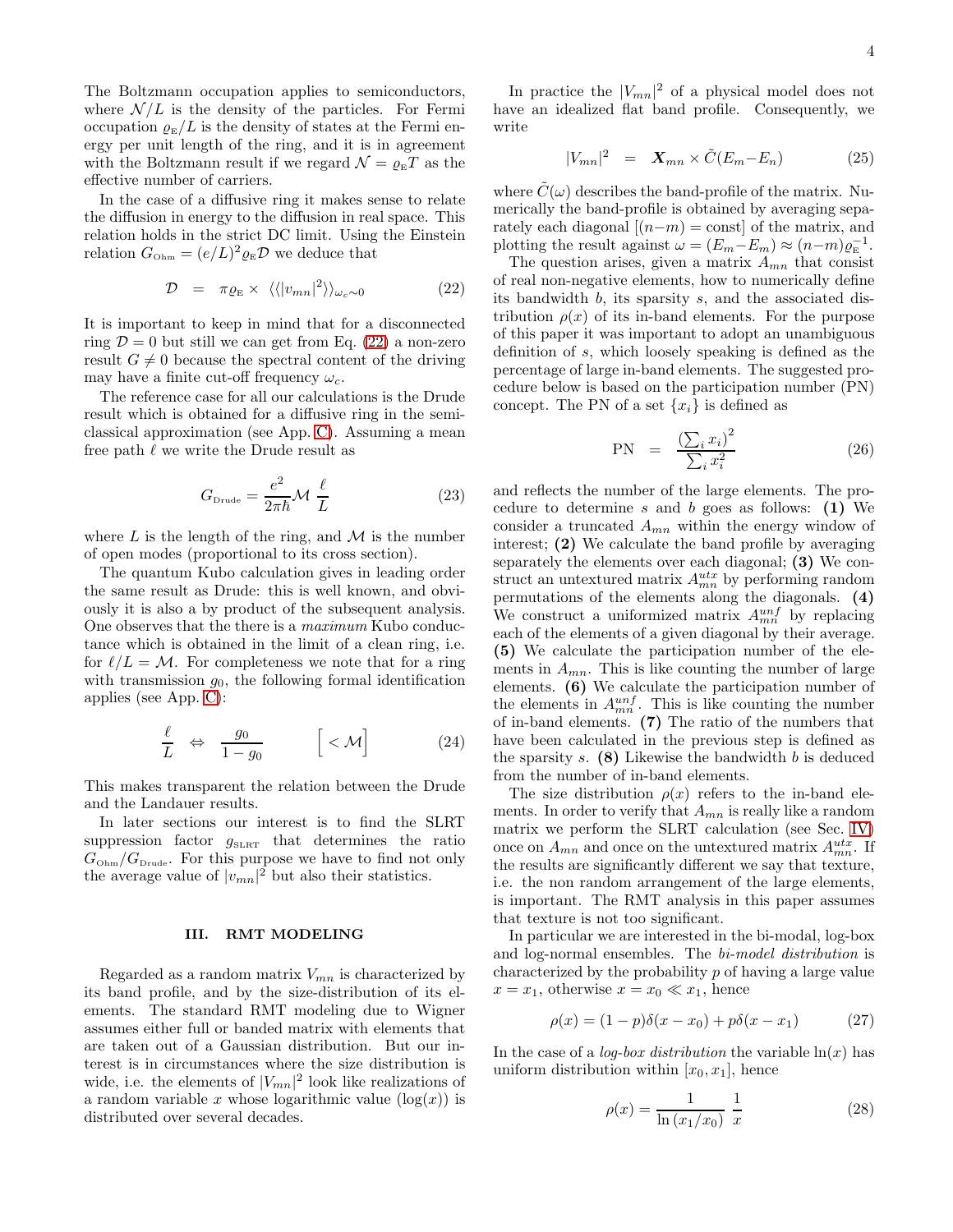In the case of a *log-normal distribution* the variable  $\ln(x)$ has a Gaussian distribution with mean  $ln(x_0)$  and standard deviation  $\sigma$ , hence

<span id="page-4-5"></span>
$$
\rho(x) = \frac{1}{\sqrt{2\pi}\sigma} \frac{1}{x} e^{-\frac{(\ln(x/x_0))^2}{2\sigma^2}}
$$
(29)

A random variable can be characterized by the algebraic, geometric and harmonic averages

$$
\langle \langle x \rangle \rangle_a = \langle x \rangle \tag{30}
$$

$$
\langle \langle x \rangle \rangle_g = \exp[\langle \log x \rangle] \tag{31}
$$

$$
\langle \langle x \rangle \rangle_h = \left[ \langle 1/x \rangle \right]^{-1} \tag{32}
$$

The sparsity of a matrix that consists of uncorrelated realizations can be characterized by a parameter s or optionally by the parameters  $p$  and  $q$  that are defined as follows:

$$
s = \langle x \rangle^2 / \langle x^2 \rangle \tag{33}
$$

$$
p = \text{Prob}(x \ge \langle x \rangle) \tag{34}
$$

$$
q = \langle \langle x \rangle \rangle_{\text{median}} / \langle x \rangle \tag{35}
$$

By this definition  $p$  is the fraction of the elements that are larger than the algebraic average and  $q$  is the ratio between the median and the algebraic average. We regard a matrix as sparse if  $s \ll 1$  or equivalently if  $p \ll 1$ or  $q \ll 1$ .

#### <span id="page-4-0"></span>IV. THE SLRT CALCULATION

As in the standard derivation of the Kubo formula, also within the framework of SLRT, the leading mechanism for absorption is assumed to be FGR transitions. These are proportional to the squared matrix elements  $|V_{mn}|^2$ . The power spectrum of  $\dot{f}(t)$  is  $\tilde{S}(\omega) = \varepsilon^2 \tilde{F}(\omega)$ , where  $\varepsilon$  is the RMS value of the driving amplitude. Consequently, the FGR transition rates are

<span id="page-4-2"></span>
$$
w_{mn} = 2\pi \frac{|V_{mn}|^2}{(E_m - E_n)^2} \tilde{S}(E_m - E_n)
$$
 (36)

From Eqs. [\(1\)](#page-0-3), [\(25\)](#page-3-2) and [\(36\)](#page-4-2) one deduces the identification

$$
\tilde{B}(\omega) = \frac{2\pi}{\omega^2} \tilde{C}(\omega) \tilde{S}(\omega)
$$
\n(37)

The inverse resistivity of the network has the meaning of diffusion coefficient, and from the definition of G in Eq.  $(3)$  we deduce the *SLRT formula* Eq.  $(5)$  with

$$
\langle \langle |V_{mn}|^2 \rangle \rangle \equiv \left[ \left[ 2 \varrho_{\rm E}^{-3} \frac{|V_{mn}|^2}{(E_m - E_n)^2} \tilde{F}(E_m - E_n) \right] \right] (38)
$$

This should be contrasted with the Kubo formula that involves an algebraic instead of SLRT average:

<span id="page-4-6"></span>
$$
\langle \langle |V_{mn}|^2 \rangle \rangle_a \equiv \left[ \varrho_E^{-1} \sum_m |V_{mn}|^2 \tilde{F}(E_m - E_n) \right]_{\text{avr}} \tag{39}
$$

with average over the reference state  $n$ . The average is done over all the states whose energy  $E_n$  is within the energy window of interest. In the metallic context it is an average around the Fermi energy.

It is a simple exercise to verify that if all the matrix elements are the same, say  $|V_{mn}|^2 = c_0$ , then  $\langle \langle |V_{mn}|^2 \rangle \rangle = c_0$  too. Also it is a simple exercise to verify that the SLRT formula coincides with the Kubo formula if there is no randomness, i.e. if  $|V_{mn}|^2$  is a well defined function of  $E_m-E_n$ . But if the matrix is structured or sparse then

$$
\langle \langle |V_{mn}|^2 \rangle \rangle_{\text{h}} \langle \langle |V_{mn}|^2 \rangle \rangle \langle \langle |V_{mn}|^2 \rangle \rangle_{\text{a}} \langle 40 \rangle
$$

If only neighbouring levels are coupled then "adding resistors in series" (see App. [A\)](#page-11-0) implies equality of the SLRT average to the harmonic average:

<span id="page-4-4"></span>
$$
\langle \langle |V_{mn}|^2 \rangle \rangle_{\text{h}} \equiv \left[ \varrho_{\text{E}}^{-1} \sum_{m} \frac{1}{|V_{mn}|^2} \tilde{F}(E_m - E_n) \right]_{\text{avr}}^{-1} \tag{41}
$$

More generally the harmonic average is a gross underestimate. A generalized VRH scheme that we present in Sec. [V](#page-4-1) provides the following approximation for the SLRT average:

<span id="page-4-3"></span>
$$
\langle \langle |V_{mn}|^2 \rangle \rangle \sim \left[ \varrho_{\rm E}^{-1} \left[ |V_{mn}|^2 \right]_{\omega} \tilde{F}(\omega) \right]_{\text{max}} \quad (42)
$$

where the maximum is calculated with respect to  $\omega$ . The typical value  $|V_{mn}|^2_{\omega}$  for  $\omega$  transitions will be defined precisely in Sec. [V,](#page-4-1) and it reflects the size distribution of the matrix elements. The VRH integral Eq. [\(6\)](#page-0-4) is an ad-hoc refinement of Eq. [\(42\)](#page-4-3) that better interpolates with the LRT result, and therefore it is advantageous for actual numerical analysis.

Further analysis (see Sec. [VI\)](#page-5-0) indicates that compared with the weighted harmonic average  $\langle \langle |V_{mn}|^2 \rangle \rangle_h$ , of Eq. [\(41\)](#page-4-4), the corresponding geometric average  $\langle \langle |V_{mn}|^2 \rangle \rangle_{\rm g}$  provides in most cases a better lower bound.

#### <span id="page-4-1"></span>V. THE GENERALIZED VRH APPROXIMATION

A 1D network is characterized by its inverse resistivity  $w = [[w_{mn}]]$ . Inspired by Ref.[\[7\]](#page-13-18), the inverse resistivity can be estimated analytically by finding the maximum threshold such that the elements  $w_{mn} > w_0$  form a connected cluster. This leads in the present context to a generalized VRH estimate which we explain in the following paragraph.

Given a threshold  $w$  and truncating the bandwidth at  $\omega$ , a sufficient condition for having a connected cluster is to have at least one non-zero element per  $\omega$  segment:

$$
\varrho_{\rm E}\omega \times \text{Prob}\Big[x\tilde{B}(\omega) > w\Big] \quad \text{larger than unity} \tag{43}
$$

We define the typical value  $x_{\omega}$  for range  $\omega$  transitions via the relation

$$
\varrho_{\mathcal{E}}\omega \times \text{Prob}(x \gt x_{\omega}) \sim 1 \tag{44}
$$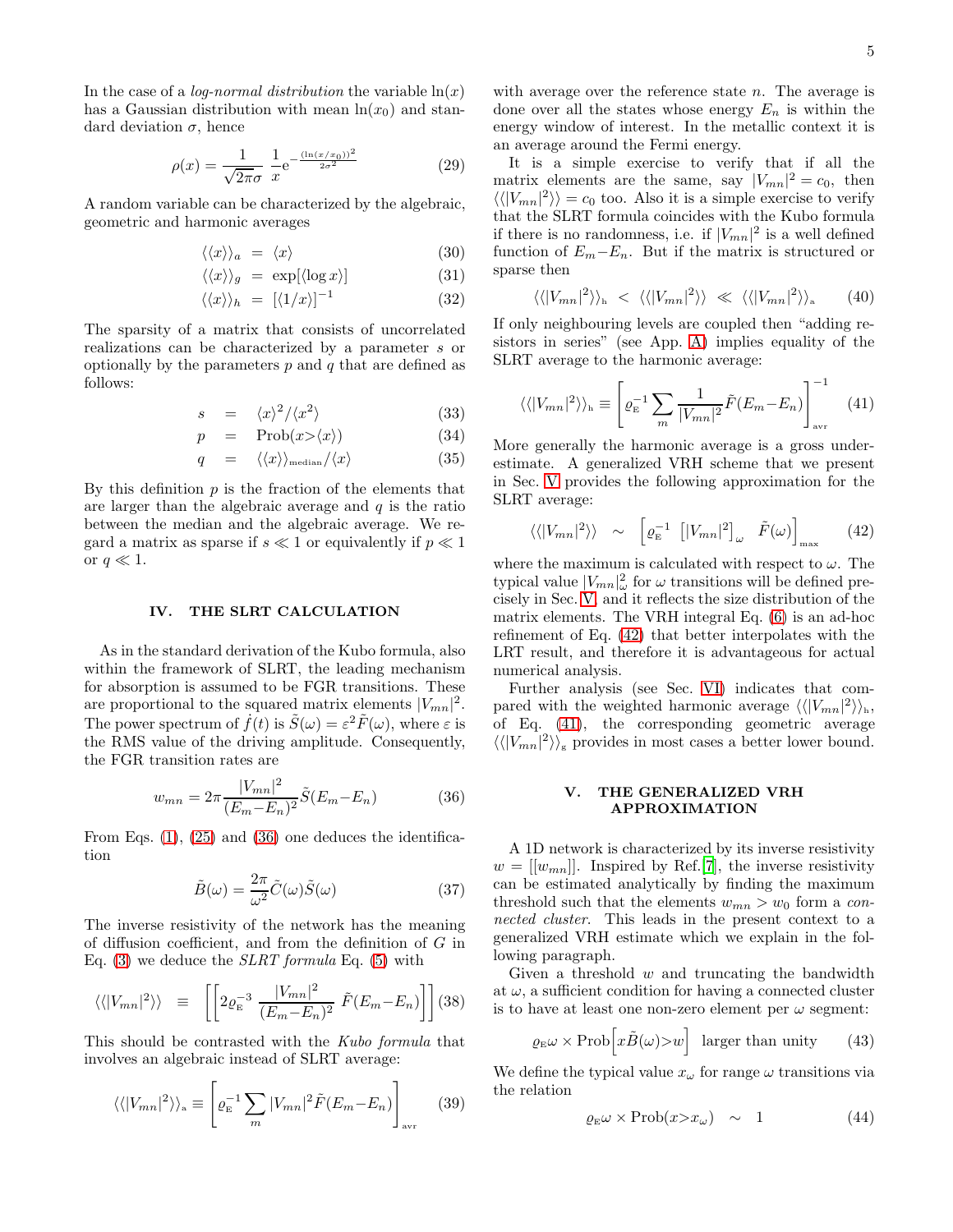and rewrite the condition for having a connected cluster in the following suggestive form:

$$
w \quad < \quad x_{\omega} \tilde{B}(\omega) \tag{45}
$$

Thus an under-estimate for the diffusion coefficient is  $D \sim w\omega^2$  based on hopping rate w with steps  $\omega$ . The VRH estimate is based on the idea to optimize this underestimate with respect to  $\omega$  and  $w$ , leading to

$$
D_{\rm E} \sim \left[ \omega^2 x_{\omega} \tilde{B}(\omega) \right]_{\rm max} \tag{46}
$$

where the maximum is with respect to the hopping range  $\omega$ . In the FGR context this leads to Eq. [\(42\)](#page-4-3) with

$$
\left[|V_{mn}|^2\right]_{\omega} \equiv x_{\omega}\tilde{C}(\omega) \tag{47}
$$

### <span id="page-5-0"></span>VI. SLRT ANALYSIS OF SOME PROTOTYPE NON-GAUSSIAN ENSEMBLES

In this section we derive results for SLRT suppression factor  $g_{\text{SLRT}}$  for the bi-modal, for the log-box, and for the log-normal ensembles. The bi-modal distribution is the simplest for pedagogical purpose, while the log-box and log-normal ensembles are of greater physical relevance. The main results are summarized below, while further details of the calculation are given in App. [D](#page-12-0) and App. [E.](#page-12-1) Fig. [3](#page-14-1) presents the outcome of numerical analysis that tests the accuracy of the generalized VRH approximation. In later sections we shall see that the presented results are of relevance to the study of conductance in the limits of strong and weak disorder.

The bimodal ensemble.– In this case there is a minority of large elements  $(x = x_1)$  that have percentage  $p \ll 1$ , and a majority of small elements  $(x = x_0 \ll 1)$ that have percentage  $1-p$ . Consequently, the typical value for  $\omega$  transition has a percolation-like crossover from  $x_{\omega} = x_0$  to  $x_{\omega} = x_1$  at the frequency  $\omega = (\varrho_{\mathbb{E}} p)^{-1}$ . Therefore,

$$
g_{\text{SLRT}} \sim \begin{cases} q \ \tilde{F}(\omega \sim 0), & bp < 1 \\ (1/p) \ \tilde{F}(1/(\varrho_{\text{E}} p)), & bp > 1 \end{cases} \tag{48}
$$

where  $b = \rho_{E}\omega_{c}$  is the dimensionless bandwidth, and  $q \approx x_0/(px_1)$ . The first expression reflects the possibility of majority dominance of the small elements, while the second expression reflects the possibility of minority dominance of the large elements. Note that the VRH approximately implicitly assumes that  $F(\omega)$  drops (say) exponentially such that  $g_{\text{SLRT}} \ll 1$ , otherwise the result cannot be trusted.

The log-box ensemble.– In this case the probability distribution of  $log(x)$  is uniform over many decades. Therefore, it is reasonable to assume that the result for  $g_{\text{SLET}}$  is minority dominated. It is natural to characterize the log-box distribution of Eq. [\(28\)](#page-3-3) by a parameter  $\tilde{p} = (\ln(x_1/x_0))^{-1}$ , and to realize that the percentage of large elements is  $p \approx -\tilde{p} \ln \tilde{p}$ . Note that the corresponding sparsity parameter is  $s \approx 2\tilde{p}$ . The typical value for  $\omega$  transitions is

$$
x_{\omega} \approx \frac{1}{\tilde{p}} \exp\left(-\frac{1}{\tilde{p}\varrho_{\rm E}\omega}\right) \langle\langle x\rangle\rangle_a \tag{49}
$$

and the VRH estimate, assuming an exponential bandprofile gives

<span id="page-5-3"></span>
$$
g_{\text{SLRT}} \sim \frac{1}{\tilde{p}} \exp\left[-2\left(\frac{1}{\tilde{p}b}\right)^{1/2}\right] \tag{50}
$$

Note the similarity, as well as the subtle difference, compared with the bimodal minority dominance expectation.

The log-normal ensemble.– In this case the probability distribution of  $log(x)$  is a Gaussian centered around the median. Therefore, it is reasonable to assume that the result for  $g_{\text{SLRT}}$  is majority dominated. It is natural to characterize the log-normal distribution of Eq. [\(29\)](#page-4-5) by a parameter  $q$ , which is defined as the ratio of the median to the algebraic average. Note that the corresponding sparsity parameter is  $s = q^2$ . The VRH calculation gives the result

<span id="page-5-2"></span>
$$
g_{\text{SLRT}} \sim q \exp\left[ \left( \text{factor} \times \ln\left(\frac{1}{q}\right) \ln\left(b\right) \right)^{1/2} \right] (51)
$$

where the factor is determined by the bandprofile (it is 2 for an exponential bandprofile and 4 for a rectangular bandprofile). Note that  $g_{\text{SLRT}} \sim q$  is the simplest guess that reflects the majority dominance expectation.

### <span id="page-5-1"></span>VII. THE SEMICLASSICAL ESTIMATE OF THE OHMIC CONDUCTANCE

There is a well established semi-classical procedure to deduce the algebraic average of the matrix elements  $|V_{mn}|^2$  that correspond to the energy difference  $\omega = E_m - E_n$  from the associated correlation function  $\langle V(t)V(0)\rangle$ . We would like to apply this procedure in order to estimate the conductance of metallic rings. Hence our interest is in the matrix elements of the velocity operator. The semi-classical estimate is based on the following observation:

$$
\langle \langle |v_{mn}|^2 \rangle \rangle_{\omega} = \frac{1}{2\pi \varrho_{\rm E}} \text{FT} \Big[ \langle v(t)v(0) \rangle \Big] \tag{52}
$$

where FT stands for Fourier transform. The velocityvelocity correlation function can be obtained via a time-derivative of the time dependent diffusion coefficient  $\mathcal{D}(t)$ , which is the time derivative of the spreading  $\langle (r(t) - r(0))^2 \rangle$ .

In the Drude "classical" approximation one assumes an exponential decay of the velocity-velocity correlation function, and long time diffusion  $\mathcal{D}_0$  as determined by the mean free path (see App. [C\)](#page-11-2). This is satisfactory in the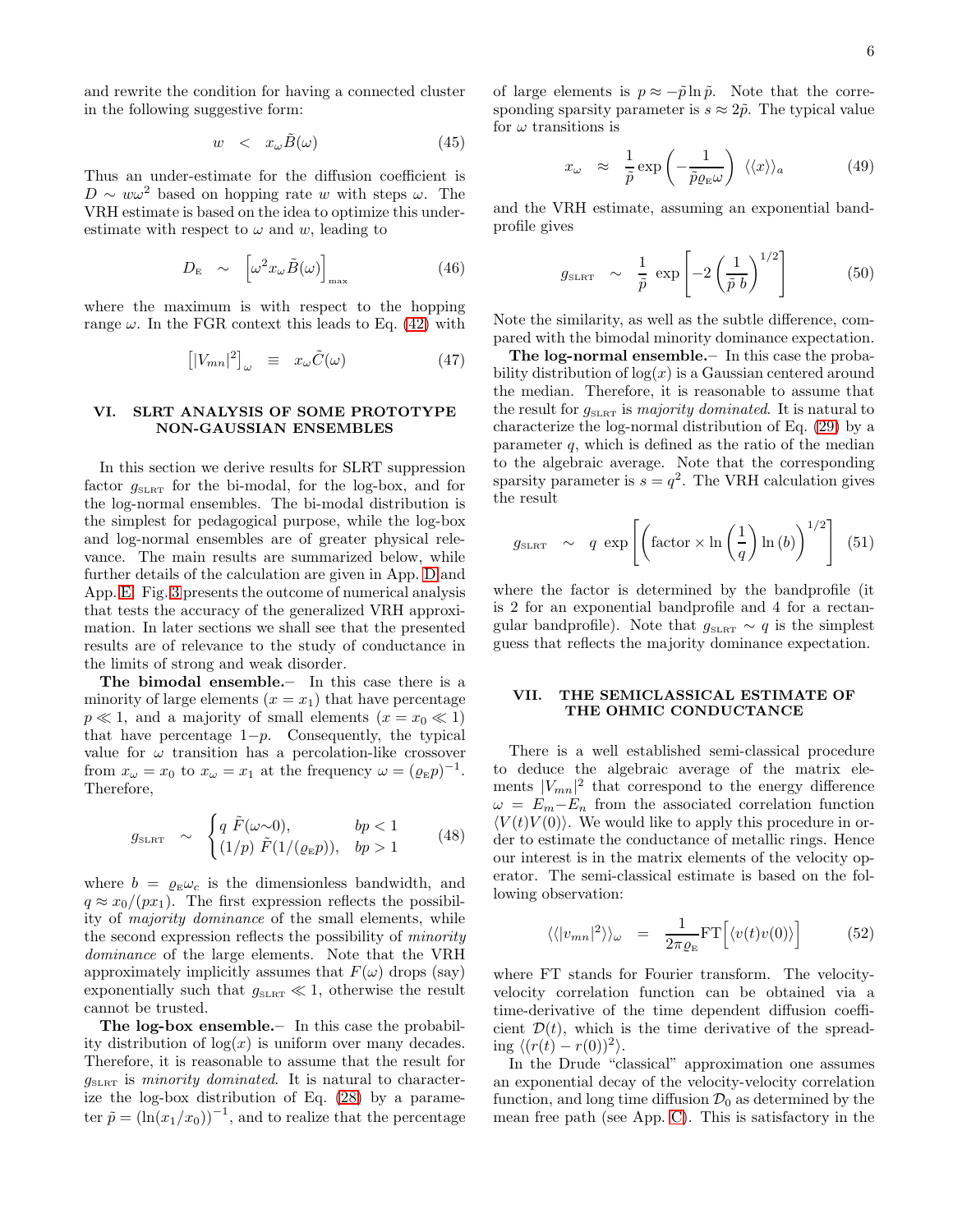ballistic and diffusive regimes, and leads to a Lorentzian line shape:

<span id="page-6-1"></span>
$$
\langle \langle |v_{mn}|^2 \rangle \rangle_{\omega} = \frac{1}{b} v_{\rm E}^2 \frac{R(\omega)}{1 + (t_{\ell} \omega)^2} \tag{53}
$$

where  $b = \mathcal{M}L/\ell$  is the dimensionless bandwidth of the matrix, and  $R(\omega) = 1$ .

But in the Anderson regime we know that there is a breaktime  $t_{\text{loc}}$  that marks the crossover form diffusion to localization, and hence for a bulk system formally  $\mathcal{D} = 0$ . Consequently, the FT consideration of Eq. [\(53\)](#page-6-1) leads to the conclusion that in the limit  $\omega \to 0$  the band-profile should vanish if the system is infinite. The simplest reasoning [\[10\]](#page-13-3) leads to the expression

<span id="page-6-3"></span>
$$
R(\omega) = \frac{L}{\ell_{\xi}} e^{-2L/\ell_{\xi}} + \frac{1}{1 + (t_{\text{loc}}\omega)^{-2}}
$$
(54)

where the first term reflects the finite length of the system and it is deduced using Eq. [\(24\)](#page-3-4). We shall see in Sec[.IX,](#page-7-0) using a different more refined approach, that the second term is almost correct. Namely, the more careful analysis using the Mott's picture predicts that the small frequency dependence is not  $[\omega]^2$  but  $[\omega \log(\omega)]^2$ .

The quantum mechanical analysis should further take into account (i) the statistics of the levels and (ii) the fluctuations in the size of the matrix elements. The former implies wiggles in  $R(\omega)$  for small frequencies, while the latter imply that the average size of the matrix elements does not necessarily reflect their typical value. Fig. [4](#page-15-0) summarizes the dependance of the matrix elements on the disorder.

It should be clear that we always have the sum rule

<span id="page-6-2"></span>
$$
\sum_{m} |v_{mn}|^2 = v_{\rm E}^2 \tag{55}
$$

In the clean ring limit the sum is dominated by the diagonal or near diagonal element, while all the other offdiagonal elements become negligible. Still the estimate Eq. [\(53\)](#page-6-1) for the other off-diagonal matrix elements remains valid and can be justified using 1st order perturbation theory. If the ring is ballistic (but not "clean") then the semi-classical estimate Eq. [\(53\)](#page-6-1) implies that the large elements form a band of width  $b > 1$ . If the matrix is not sparse, then the contribution of all the b in-band elements to the sum rule is comparable. But if (say) only a fraction  $s \ll 1$  of of elements are contributing, then their typical value  $|v_{mn}|^2 \sim \langle \langle |v_{mn}|^2 \rangle \rangle_{\omega}/s$  is much larger compared with the average. We shall come back to a more detailed discussion of 'sparsity' in the subsequent sections.

In the diffusion regime  $R(\omega)$  mainly reflects the level spacing statistics of the individual levels, which is a "microscopic" effect that leads to small weak localization corrections that had been studied extensively [\[20](#page-13-14)[,21](#page-13-15)]. But in the strong localization Anderson regime the implication of the breaktime leads to the dramatic conclusion that

 $R(\omega) \ll 1$  for  $\omega \ll \Delta_{\xi}$ , where the local level spacing  $\Delta_{\xi}$ is not related to the volume dependent microscopic level spacing  $\varrho_{\rm E}^{-1}$ , but to the strength of the disorder.

In the Anderson regime it is evident that  $\langle \langle |v_{mn}|^2 \rangle \rangle_{\omega}$ is not the typical value of the matrix elements. Roughly speaking, and disregarding the  $\omega$  dependence,

<span id="page-6-4"></span>
$$
|v_{mn}| \sim \frac{v_{\rm E}}{\mathcal{M}} \exp\left(-\frac{|r|}{\ell_{\xi}}\right) \tag{56}
$$

where  $r \in [0, L/2]$  has a uniform distribution, implying a log-box distribution for the size of the elements. Accordingly, the typical value is exponentially small in the length of the ring, while the average is determined by the small percentage of large elements, and comes out in agreement with the semi-classical estimate. In Sec. [IX](#page-7-0) we further elaborate on the statistical analysis of the sparsity in the Anderson regime using the Mott's picture of localization.

### <span id="page-6-0"></span>VIII. THE RMT STATISTICS IN THE BALLISTIC REGIME

For zero disorder  $W = 0$  each energy level is doubly degenerate in the basis of real eigenfunctions, and the couplings are pairwise, i.e. the matrix element between states of different energies is zero. See Fig. [5.](#page-15-1) Consequently, the EMF cannot induce connected sequences of transitions, and the SLRT conductance should be zero. The non-zero elements of the perturbation matrix ac-cording to the sum rule (Eq. [55\)](#page-6-2) are  $|v_{nm}| = v_E$ . The algebraic average of the near diagonal elements equals this value (of the large size elements) multiplied by their percentage  $p_0 \approx 1/2$ . Consequently,

$$
\langle \langle |v_{nm}|^2 \rangle \rangle_a \approx \frac{1}{2} v_{\rm F}^2 \tag{57}
$$

For sufficiently small  $W$  these large size matrix elements are not affected, and therefore, the algebraic average stays the same. Consequently, in the clean ring limit the Kubo conductance is formally finite, and attains the maximal value as discussed with regard to Eq. [\(23\)](#page-3-5).

In the clean as well as in the whole ballistic regime the algebraic average  $\langle \langle |v_{mn}|^2 \rangle \rangle_{\omega}$  does not reflect the sparsity and the textures of the  $v_{mn}$ . See Figs. [6](#page-15-2) and [7.](#page-15-3) When we look on the image of  $v_{mn}$  the immediate reaction is to be impressed by the texture, and therefore we discuss it first. Subsequently, we discuss the sparsity, which is in fact more significant for the analysis.

The mean DOS of the 2D ring is  $\rho_{\rm E}$ . But  $L_x \gg L_y$ and, therefore, it is not uniform. As the disorder  $W$  is increased, levels start to mix first in the high DOS regions, and only later in the low DOS regions. This is the reason for the appearance of textures. Let us be more detailed about the non-uniformity of the DOS. As a function of the energy  $E$  each time that a mode is opened the DOS is boosted. Consequently,  $\rho_{\rm E}$  is modulated. This systematic modulation is associated with the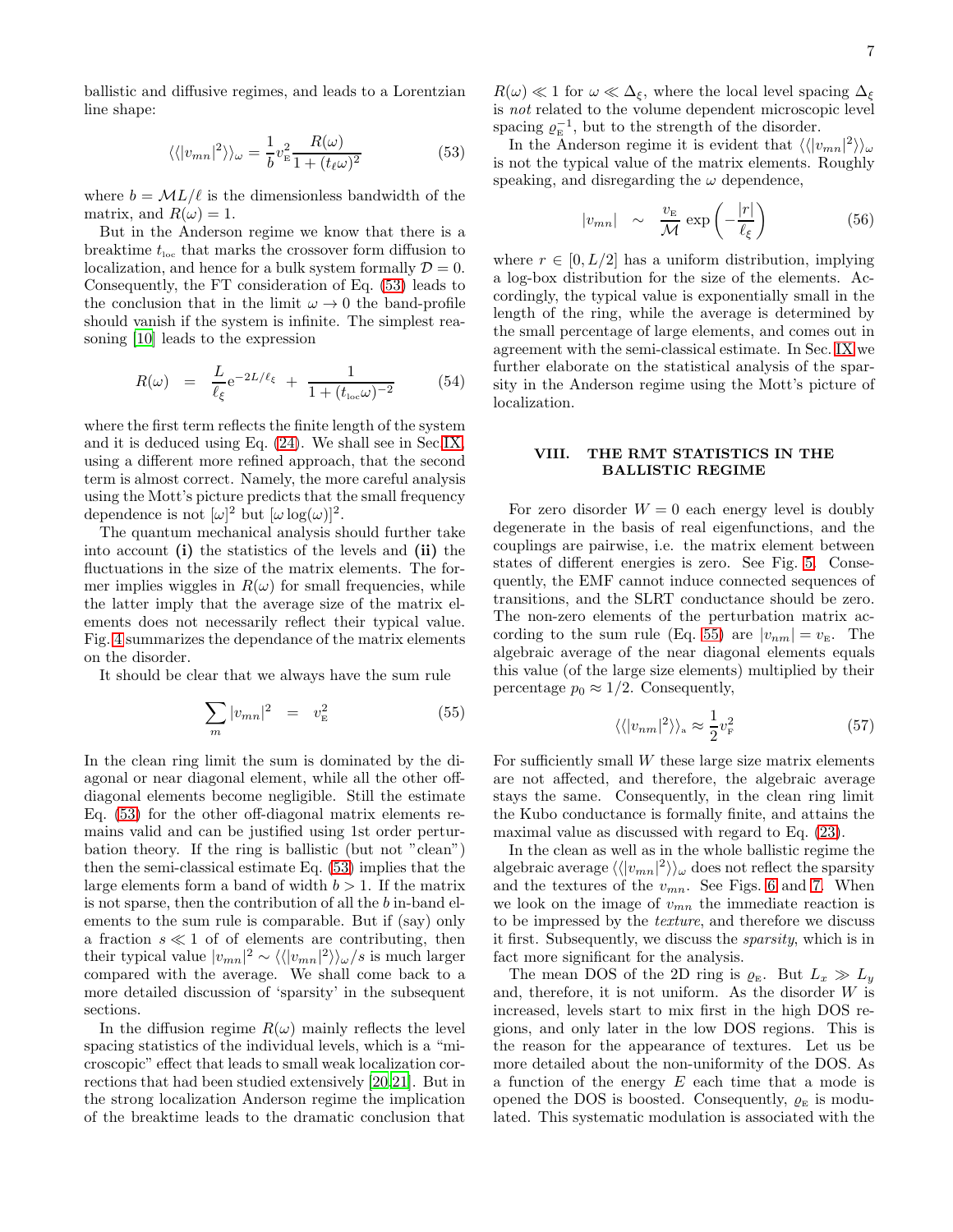opening of a single additional mode at every threshold energy and, therefore, scales like  $1/M$ . On top there is an additional weaker non-systematic modulation of the DOS, because the levels of low density modes add up to the levels of the high density modes. It is the latter type of modulation which is reflected in Figs. [5](#page-15-1) and [6,](#page-15-2) where the energy window contains throughout exactly 10 open modes.

In the regions where levels are not yet mixed one can estimate the majority of small matrix elements using first order perturbation theory: Due to the first-order mixing of the levels, the typical overlap  $|\langle m|n\rangle|$  between perturbed and unperturbed states is

$$
|\langle \mathbf{m} | n \rangle| = \left| \frac{U_{\mathbf{n}\mathbf{m}}}{E_{\mathbf{n}} - E_{\mathbf{m}}} \right| \tag{58}
$$

The typical size of a small  $v_{nm}$  element is the multiplication of this overlap, calculated for  $(E_n - E_m) \sim \varrho_E^{-1}$ , by the size of the non-zero  $|v_{nm}| = v_{\rm E}$  element. As apriori expected this first order estimate gives a result that agrees with the semi-classical estimate Eq. [\(53\)](#page-6-1) evaluated for  $\omega \sim \varrho_{\rm E}^{-1}$ . Thus

<span id="page-7-2"></span>
$$
q \approx \mathcal{M}\frac{L}{\ell} \quad \text{[for white disorder]} \quad (59)
$$

Above some threshold, first order perturbation theory fails everywhere, meaning that non-perturbative mixing takes place in any energy. Still, due to the modulation of the DOS, the mixing range is wider in the nearthresholds energies, and therefore the matrix elements there are smaller. So now we have the opposite situation, of high DOS bottleneck instead of low DOS bottleneck.

One easily observes that the crossover from weak disorder (that features separated mixing regions and low DOS bottlenecks) to stronger disorder (that features a connected mixing region and high DOS bottlenecks) is associated with the crossover from the "clean" to the "ballistic" regime. The width of the crossover region depends on the non-uniformity of the DOS, and therefore diminishes as the number of open modes becomes large.

The above reasoning implies that the texture might be important in the SLRT analysis primarily in the clean ring regime, but much less in the genuine ballistic regime. But what about sparsity? Using the FGR in order to determine the energy range over which mixing takes place, we obtain an estimate for the bandwidth of the perturbation matrix

$$
b = 2\pi \varrho_{\rm E}^2 |U_{nm}|^2 \approx \mathcal{M} \frac{L}{\ell} \tag{60}
$$

which agrees with the semi-classical estimate. But in the ballistic regime  $b < M$ . This means that a typical eigenstates cannot occupy all the  $M$  open modes. Rather it has there a participation number  $M = b$  smaller than  $\mathcal M$ (see Fig. [2\)](#page-14-0). Consequently, we deduce that the sparsity of the perturbation matrix is

<span id="page-7-1"></span>
$$
s = \frac{M}{\mathcal{M}} \approx \frac{L}{\ell} \equiv q^2
$$
 [for smooth disorder] (61)

where the identification of s with  $q^2$  is based on the assumption of a log-normal distribution which we further discuss in the next paragraph. Unlike the texture, the sparsity persists via the whole ballistic regime up to the border with the diffusive regime. For this reason we regard the sparsity as the main ingredient in the SLRT analysis.

The discussion of sparsity in the previous paragraph is somewhat meaningless unless one specifies the distribution to which s refers. At this point of the discussion it is essential to distinguish between white disorder for which the scattering is isotropic, and *smooth disorder* for which only nearby modes are coupled (small scattering angle). The latter applies if the potential floor within the ring has a smooth rather than erratic variation with respect to the Fermi wavelength. Assuming smooth disorder it becomes essential to extend the perturbation theory of App. [B](#page-11-1) beyond first order. It makes sense to say that  $|v_{mn}| \sim |W|^r$ , where the order r is bounded by M. Therefore,  $log(|v_{mn}|)$  has some bounded distribution which can be approximated (say) by a Gaussian. It follows that a log-normal ensemble should be qualitatively appropriate to describe the statistical properties. It follows that  $g_{SLRT}$  can be estimated using Eq. [\(51\)](#page-5-2) with the  $q$  of Eq. [\(61\)](#page-7-1). On the other hand in the case of white disorder  $|v_{mn}|$  of the majority elements is given by first order perturbation theory, and then one should use Eq.  $(51)$  with the q of Eq.  $(59)$ .

### <span id="page-7-0"></span>IX. THE RMT STATISTICS IN THE ANDERSON REGIME

The simplest picture of localization regards the lattice as composed of segments of size  $\ell_{\xi}$ , and assumes that each eigenstate is well localized in one of this segments. Accordingly, non-negligible matrix elements are only between states that reside in the same space segment. We shall refer to this as the "zero order" picture. Taking into account that the matrix element of the velocity operator are related to those of the position operator by the relation  $|v_{mn}|^2 = \omega^2 |r_{mn}|^2$ , it follows that  $R(\omega) \sim (\omega/\Delta_{\xi})^2$  in consistency with the semi-classical reasoning of Sec. [VII,](#page-5-1) which is summarized by Fig. [8.](#page-15-4)

In order to refine this picture we use the following procedure due to Mott. The zero order basis is determined by ignoring the possibility of the particle to hop from segment to segment. In order to find the "true" eigenstates we have to take into account the residual interaction. It is reasonable to postulate that if the distance between two zero order eigenstates is  $r = r_n - r_m$ , then the residual interaction is

$$
\kappa = \Delta_{\xi} \exp(-|r|/\ell_{\xi}) \tag{62}
$$

The prefactor is the natural educated guess, which is later justified (see below) by requiring consistency with the semi-classical result.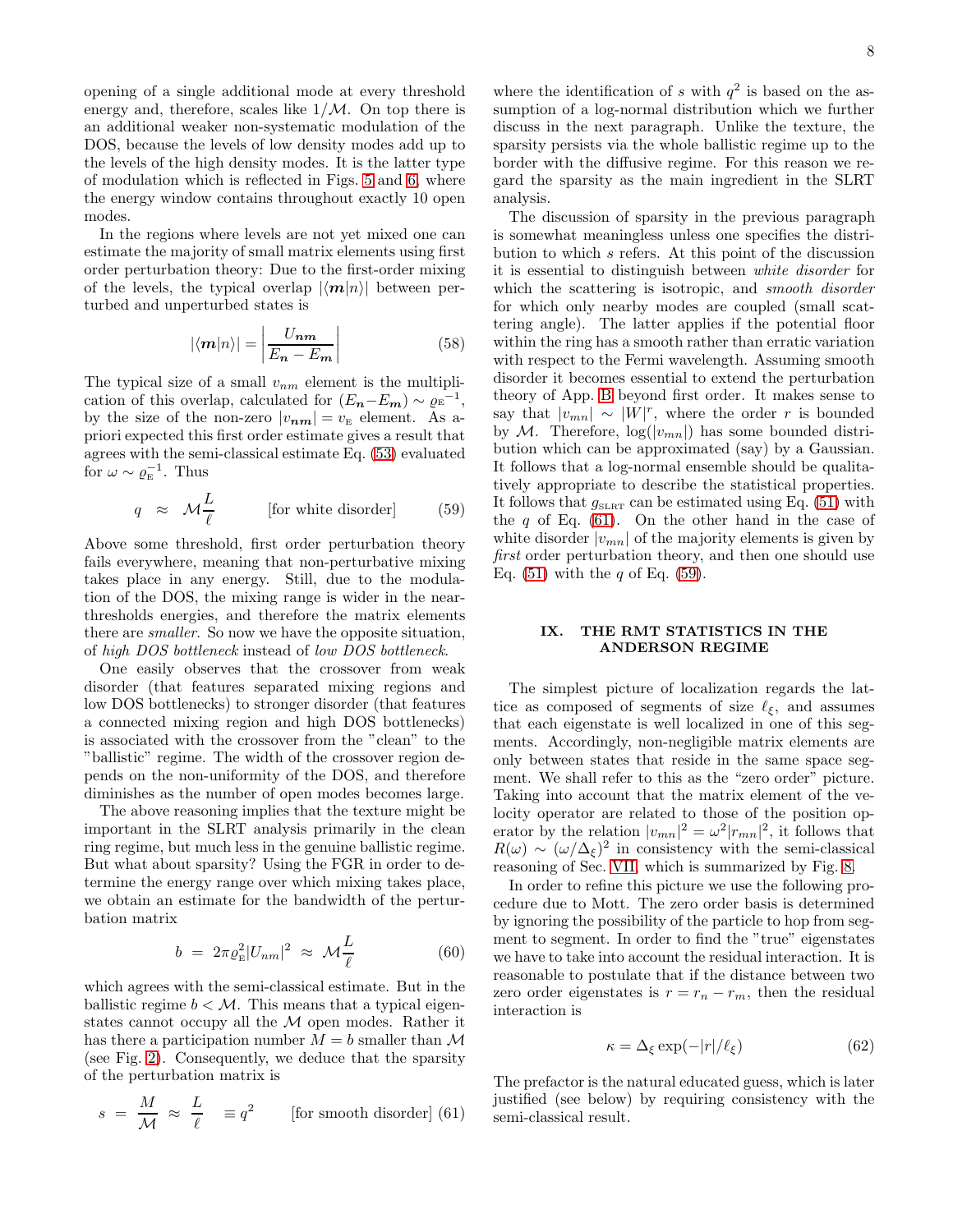If we have two zero-order eigenstates that do not reside at the same segment, but have distance  $r$  in space and distance  $\varepsilon$  in energy, then the true eigenstates have energy difference  $\omega = \sqrt{\epsilon^2 + \kappa^2}$ , and the dipole matrix element becomes  $|r_{mn}| = (\kappa/\omega) \times (r/2)$  instead of zero. Originally the zero-order eigenstates had a density  $(\rho_{\rm E}/L)d\varepsilon dr$ , but now the region  $|\varepsilon| < \exp(-|r|/\ell_{\varepsilon})$ is depleted, and forms a density  $d\omega/\Delta_{\xi}$  of so called Mott resonant states. If we slice all those states that have energy difference  $\omega$  then

$$
|v_{mn}| \sim \begin{cases} \Delta_{\xi} \ r \ \mathrm{e}^{-|r|/\ell_{\xi}} & \text{off res.} \\ |\omega| \ r_{\omega} & \text{on res.} \end{cases} \tag{63}
$$

where

$$
r_{\omega} = \ell_{\xi} \log(\Delta_{\xi}/\omega) \tag{64}
$$

This implies that the size distribution of the  $|v_{mn}|$  elements that reside inside a band of width  $\omega$  is within

$$
\frac{v_{\rm E}}{\mathcal{M}} \times \left[ \frac{L}{\ell_{\xi}} e^{-L/\ell_{\xi}}, \qquad 1 \right] \qquad \text{for } |\omega| > \Delta_{\xi} \text{ (65)}
$$
\n
$$
\frac{v_{\rm E}}{\mathcal{M}} \times \left[ \frac{L}{\ell_{\xi}} e^{-L/\ell_{\xi}}, \ \frac{\omega}{\Delta_{\xi}} \log \left( \frac{\Delta_{\xi}}{\omega} \right) \right] \qquad \text{for } |\omega| < \Delta_{\xi} \text{ (66)}
$$

Compared with Eq. [\(54\)](#page-6-3) this is a refinement that takes properly into account the  $\omega$  dependence of the matrix elements. Disregarding a logarithmic correction it reproduces the semi-classical result Eq. [\(53\)](#page-6-1).

If we ignore the Mott resonant states, then a log-box distribution is implied. The Mott resonant states form a box distribution on top. In a log-scale the Mott resonant states contributes a peak of large elements. But this peak does not affect the  $x_{\omega}$  calculation. Consequently, for practical purpose we can regard the matrix elements in the SLRT calculation as having a simple log-box distribution as reflected by the crude approximation of Eq. [\(56\)](#page-6-4). The sparsity of this distribution is characterized by

<span id="page-8-2"></span>
$$
\tilde{p} = \mathcal{M}\frac{\ell}{L} \tag{67}
$$

and the SLRT suppression factor is given by Eq. [\(50\)](#page-5-3).

### <span id="page-8-0"></span>X. SLRT VS VRH CALCULATION

In order to appreciate the similarities and the differences between SLRT and the conventional Hopping calculation, we cast the latter into the SLRT language. Eq. (4.4) of Ref.[\[7\]](#page-13-18) for the DC Hopping conductance due to phonon induced transitions is

$$
G_{\text{Ohm}} = \frac{1}{\mathcal{N}} \left[ \left[ \frac{e^2}{T} (1 - f(E_n)) f(E_m) w_{mn}^{\gamma} \right] \right]_{\parallel} \quad (68)
$$

The notation  $[[...]_{\parallel}$  implies that the resistance of the network is calculated between states at the same energy  $E \sim E_{\rm E}$ , that reside in opposite sides of the sample. Due to the Fermi occupation factor, the network contains effectively  $\mathcal{N} = \varrho_{\rm E} T$  nodes. The division by  $\mathcal{N}$  is required because we have defined the [[...]] as inverse-resistivity and not as inverse-resistance of the network.

The occupation factor  $(1-f(E_n))f(E_m)/T$  gives  $\mathcal{O}(1)$ weight only to the  $\mathcal N$  levels that reside within a window of width  $T$ . If we ignore the relaxation effects and regard the fluctuating environment as a noise source that induces transitions  $w_{mn}^{\gamma} \propto \exp(|E_m - E_n|/T)$ , we still should get the same result for  $G$ , even if we omit the occupation factor. This point of view allows to bridge between the noisy driving problem that we consider in this paper and the phonon-induced hopping in the prevailing literature.

The Einstein relation  $G_{\text{Ohm}} = (e/L)^2 \varrho_{\text{E}} \mathcal{D}$  relates the conductance and diffusion in real space. We deduce that

$$
\mathcal{D} = \left(\frac{L}{\mathcal{N}}\right)^2 \left[ [w_{mn}^{\gamma}] \right]_{\parallel} \tag{69}
$$

This should be compared with the SLRT expression for the noise induced energy diffusion

$$
\mathcal{D}_{\rm E} = \left(\frac{1}{\varrho_{\rm E}}\right)^2 \left[ [w_{mn}^{\gamma}] \right]_{\perp} \tag{70}
$$

Here the resistance of the network is calculated between states that reside far away in energy. The SLRT result for  $\mathcal{D}_E$  and the hopping implied result for  $\mathcal D$  are both simple and manifestly equivalent: The diffusion coefficient equals the transition rate  $[[w_m^{\gamma}]$  times the *step* squared. In the SLRT calculation the step in energy space is  $1/\varrho_{\rm E}$ , while in the standard real space analysis the step is  $L/N$ . Optimization of the hopping with respect to the distance  $\omega$  in energy is equivalent to optimization with respect to the distance r in space.

#### <span id="page-8-1"></span>XI. CAN WE GET VRH FROM KUBO?

The analysis that we have introduced in this paper gives the impression that SLRT is essential in order to derive the VRH result. This statement looks to be in contradiction with the prevailing common wisdom, and therefore deserves further clarification. In the discussion below we explain that VRH can be obtained from Kubo for an artificial toy model, but not for the physical model that we have analyzed in this paper following Anderson and Mott.

It is instructive to point out that the Kubo formula Eq. [\(39\)](#page-4-6) can be rephrased as saying that

$$
D = [D_n]_{\text{avr}} \tag{71}
$$

where  $D_n$  is the diffusion coefficient for a spreading process that start at state n. If we consider an artificial model where the eigenstates are labeled as  $n = (i\nu)$ , with energies  $E_{i\nu} = \epsilon_{\nu}$  and matrix elements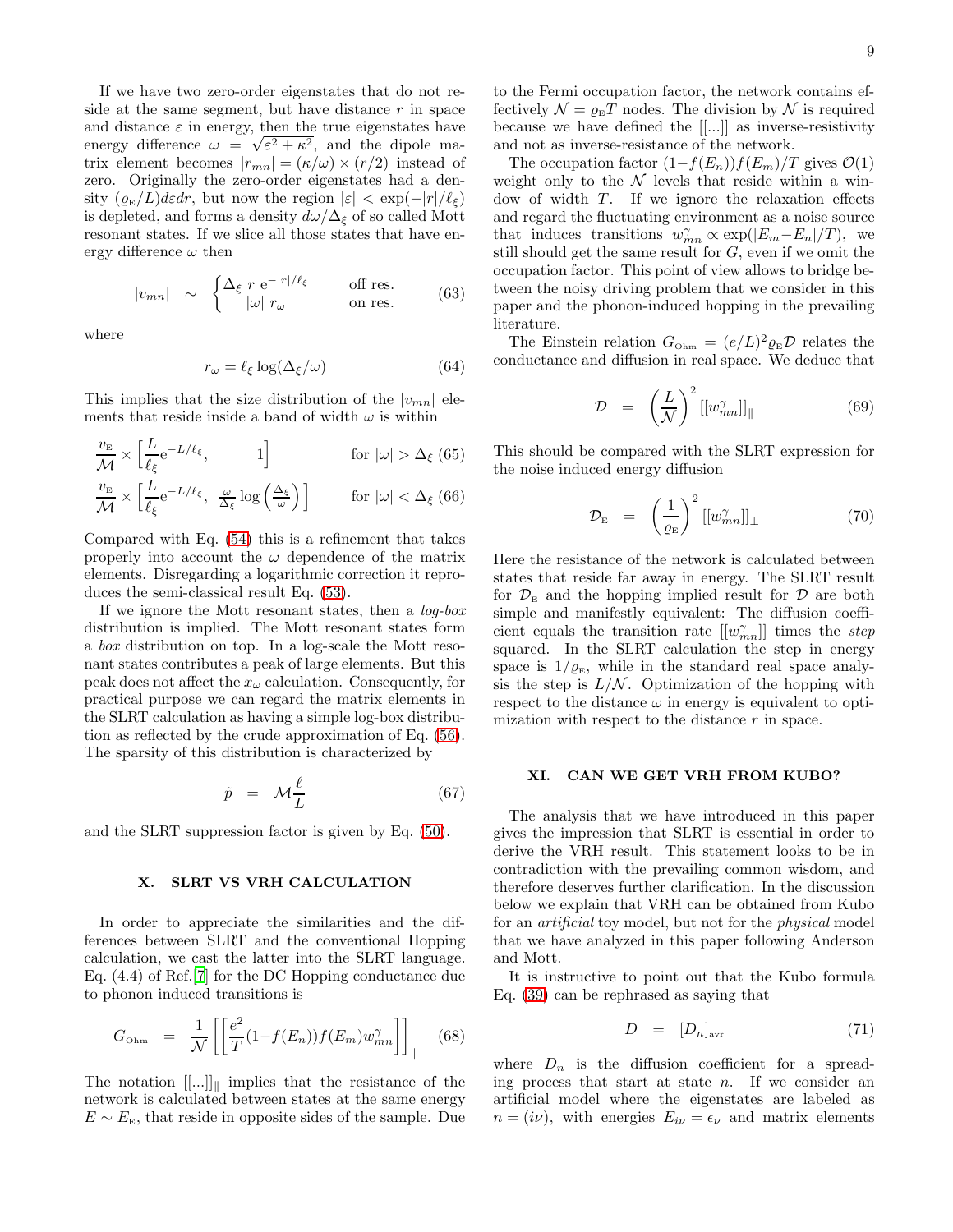$V_{i\nu,j\mu} \sim \exp(-|r_i - r_j|/\ell_{\xi}),$  such that

$$
w_{i\nu,j\mu} \sim \exp\left[-\frac{|r_i - r_j|}{\ell_{\xi}} - \frac{|\epsilon_{\nu} - \epsilon_{\mu}|}{\omega_c}\right] \qquad (72)
$$

then all the  $D_n$  are the same value. Furthermore, their common value is given by a VRH-like expression which reflects an optimization of the hopping distance. Consequently, the average  $D$  is also given by the exactly the same VRH-like expression.

However, in the physical model that we have considered in this paper the  $D_n$  in the Anderson regime are typically dominated by one term only, and therefore wildly fluctuate. It is then clear that an algebraic average would give a very large result which is dominated by the minority of large elements. In fact our analysis, which merely reproduces Mott's original analysis, shows that up to logarithmic correction the Kubo formula gives  $G \propto \omega_c^2$ . In order to get VRH we have to perform an SLRT analysis rather than LRT analysis.

In the above discussion one could wonder whether a good strategy for obtaining an SLRT estimate would be to take a harmonic instead of algebraic average over  $D_n$ . In fact there are circumstances where such procedure gives a very good result [\[1](#page-13-0)]. However, in general such procedure is expected to underestimate the correct result, because it is based on the assumption that the hopping is always with the same optimal step, as in series addition of resistors, without the possibility to bypass in parallel.

#### <span id="page-9-0"></span>XII. VRH VS HOPPING

It is customary to assume that a noisy non-thermal source has a Lorentzian power spectrum:

$$
\tilde{F}(\omega) = \frac{1}{\pi} \frac{\omega_c}{\omega^2 + \omega_c^2}
$$
\n(73)

Let us consider the Anderson regime and assume that  $\omega_c \ll \Delta_{\xi}$ . It should be clear that the VRH result is not applicable here. This is because the transport is dominated by  $\omega > \Delta_{\xi}$  transitions. In this case SLRT give the same result as Kubo, which we call simple hopping [\[10\]](#page-13-3):

$$
\mathcal{D} \approx \omega_c t_{\text{loc}} \mathcal{D}_0 = \frac{(\ell_{\xi})^2}{t_c} \tag{74}
$$

where  $t_c = 1/\omega_c$ . This is as expected from heuristic considerations. It describes a random walk hopping process with steps of size  $\ell_{\xi}$  and time  $\tau_{\gamma}$ . This type of result has been highlighted in old studies of the quantum kicked rotator problem [\[37](#page-13-19)].

### <span id="page-9-1"></span>XIII. EXPERIMENTAL DEMONSTRATION OF SEMI LINEAR RESPONSE

For a given metallic ring the experimentalist has control over the frequency and on the strength of the driving.

10

These can be adjusted such that FGR transitions are the dominant mechanism for energy absorption. This excludes the adiabatic regime where near neighbor transitions dominate either due to Landau-Zener [\[18](#page-13-12)] or Debye relaxation mechanism [\[17\]](#page-13-11).

Assuming that FGR transitions are the dominant mechanism, this does not automatically imply linear response. The rate of the driven transitions can be smaller or larger compared with the environmental induced rate of transitions, and accordingly we expect a crossover from LRT to SLRT [\[1\]](#page-13-0).

The simple minded indication for semi-linear response is a drop in the value of the absorption coefficient if the driving is strong enough (see estimates below). What can be measured is the SLRT suppression factor  $q_{SLRT}$  and its dependence on the spectral content of the driving.

As observed in Ref.[\[3](#page-13-1)], the distinction of semi-linear from linear response is not ambiguous. The theory is called SLRT because on the one hand the power spectrum  $\tilde{S}(\omega) \mapsto \lambda \tilde{S}(\omega)$  leads to  $D \mapsto \lambda D$ , but on the other hand  $\tilde{S}(\omega) \mapsto \tilde{S}_1(\omega) + \tilde{S}_2(\omega)$  does not lead to  $D \mapsto D_1 + D_2$ . This semi-linearity can be tested in an experiment in order to distinguish it from linear response.

Let us discuss in more details the experimental conditions that are required in order to observe semi-linear response. The problem is characterized by the following parameters:

$$
system : (\omega_0, \omega_c^{sys}) \tag{75}
$$

$$
driving : (\omega_c, \varepsilon) \tag{76}
$$

$$
bath : (\gamma_{\phi}, \gamma_{\text{rlx}}) \tag{77}
$$

where  $\omega_c^{\text{sys}}$  is the frequency that characterizes the semiclassical motion;  $\omega_0 = \varrho_{\rm E}^{-1}$  is the frequency corresponding to the mean level spacing;  $\omega_c$  and  $\varepsilon$  are the cut-off frequency and the RMS value of the driving (EMF); and  $\gamma_{\phi}, \gamma_{\text{rlx}}$  are the dephasing and the relaxation rates due to the environment.

As already stated we are not interested in adiabatic driving  $(\omega_c < \omega_0)$  but rather in what we call DC driving. The conditions that have to be satisfied in an SLRT oriented experiment are:

DC driving : 
$$
\omega_0 \ll \omega_c \ll \omega_c^{\text{sys}}
$$
 (78)

$$
\text{FGR condition}: \ \omega_0 \ll w_{\varepsilon} \ll \omega_c \tag{79}
$$

LRT condition :  $w_{\varepsilon} \ll \gamma$  (80)<br>SLRT condition :  $\gamma \ll w$  (81)

SLRT condition : 
$$
\gamma \ll w_{\varepsilon}
$$
 (81)

where  $w_{\varepsilon}$  is the FGR transition rate (Eq. [\(36\)](#page-4-2)).

There are several experimental methods which could support the theoretical predictions of our paper. The experiment can be based on metallic rings (gold [\[25](#page-13-20)[,26\]](#page-13-21), copper [\[28\]](#page-13-22), silver [\[29\]](#page-13-23)), GaAs and other semiconductor heterostructures ([\[27](#page-13-24)[,30\]](#page-13-25)), molecular wires, etc. To estimate the experimental numbers let us consider a semiconductor (GaAs) ring driven by time-dependent magnetic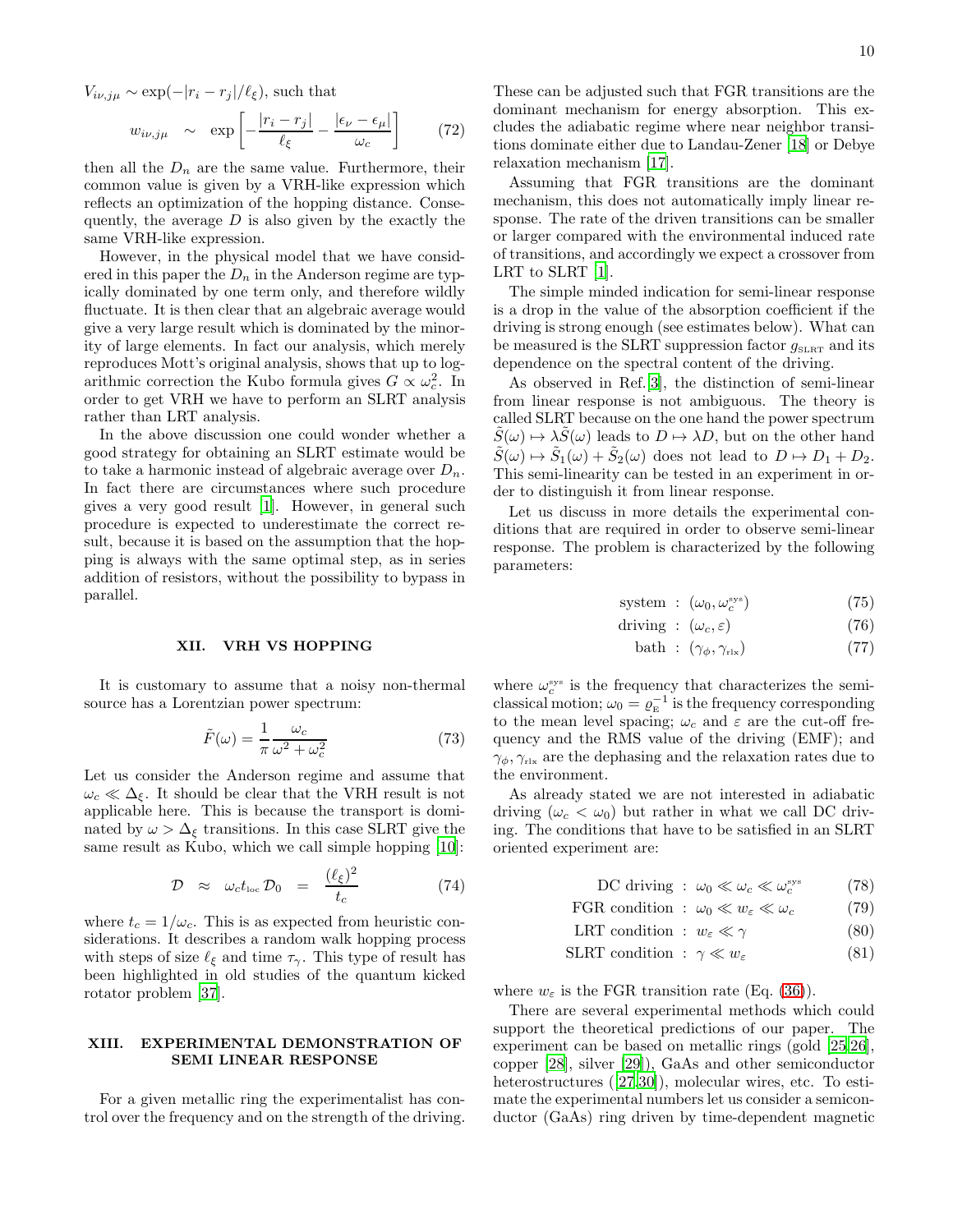flux

$$
\mathcal{M} = 5, \quad L = 0.1 \ \mu m, \quad \ell = 50 \ \mu m \tag{82}
$$

$$
v_{\rm F} = 2.7 \times 10^5 \ m/s \tag{83}
$$

The long mean free path is required in order to be deep in the ballistic regime with sparsity

$$
q = \mathcal{M}\frac{L}{\ell} \sim 0.01 \tag{84}
$$

By Eq. [\(11\)](#page-1-1) the mean level spacing is

$$
\omega_0 = \frac{2v_{\rm F}}{\mathcal{M}L} \approx 1 \ meV \tag{85}
$$

The ballistic time is  $t_L = L/v_F \approx 3.7 \times 10^{-13}$  s hence

$$
\omega_c^{\rm sys} = \frac{2\pi v_{\rm F}}{L} \approx 11 \ meV \tag{86}
$$

which is  $\sim 10^{13} Hz$  in frequency units. In order to satisfy the DC driving condition we assume a power spectrum of width  $\omega_c \leq \omega_c^{\rm sys}$ . The EMF is induced by a timedependent magnetic field  $\varepsilon \approx (\omega_c L^2)B$ . The FGR rate is estimated using Eq. [\(36\)](#page-4-2) with  $E_n-E_m \sim \omega_0$ 

$$
w_{\varepsilon} \approx \frac{e^2 \mathcal{M}^3 L}{\omega_c \ell} \times \varepsilon^2 \approx \frac{e^2 \mathcal{M}^3 L^5 \omega_c}{\ell} \times B^2 \qquad (87)
$$

In order to satisfy the FGR condition the magnetic field should be at least 180 G. The expected crossover between linear to semi-linear response occurs for  $w_{\varepsilon} \sim \gamma$ . Assuming for example  $t_{\rm rlx} \sim 2 \times 10^{-12} s$  we get  $\gamma \sim 3\omega_0$ leading to

$$
B_{\text{SLRT threshold}} \sim 320 G \tag{88}
$$

Under the above conditions we expect that as  $B$  is increased there will be crossover from linear to semi-linear response with suppression factor  $g_{\text{SLRT}} \approx 0.3$ , where we used Eq. [\(51\)](#page-5-2). The crossover is of course not sharp because  $w_{\varepsilon}$  is after all distributed over a wide range. In fact the functional shape of the crossover can be used in order to deduce this distribution [\[38\]](#page-13-26). In any case it should be re-emphasized that the experimental verification for the nature of the crossover requires merely to test whether the absorption rate depends in a non-linear way on the spectral content of the driving.

#### <span id="page-10-0"></span>XIV. SUMMARY AND DISCUSSION

Possibly the nicest thing about SLRT is that it consists a natural extension of LRT, that places under one roof various results for the conductance in different regimes. It should be clear that in the strict DC limit  $(\omega_c \rightarrow 0)$ , irrespective of the functional form of the power spectrum, we always get for  $G$  a result that formally agrees with the Landauer formula. See the discussion in Sec. [II B.](#page-2-1) In the diffusive regime it becomes equivalent to the Drude

formula with small weak localization corrections. But in the other regimes (Anderson, Ballistic), if the low frequency driving has some arbitrary spectral content, then very different results are obtained (Hopping, VRH, generalized VRH).

It is interesting that in our "minimal" treatment of the problem there is no need to introduce relaxation due to phonons in order to get a VRH result. Rather, we regard VRH as arising from the competition between the statistical properties of the matrix elements and the power spectrum of a noisy driving field.

The formalism allows to take various limits involving the size of the system  $(L)$ , the driving frequency  $(\omega_c)$ and its intensity  $(\varepsilon)$ , and the rate of the environmentally induced transitions  $(\gamma)$ . The order of the limits is very important. In particular: if we take the limit  $L \to \infty$ followed by  $\varepsilon \to 0$ , keeping  $\gamma$  constant, then we get LRT; while if we take  $L \to \infty$  followed by  $\gamma \to 0$ , keeping  $\varepsilon$ constant, then we get SLRT. Also note that if we keep  $L$ constant and take  $\omega_c \rightarrow 0$  we get the adiabatic limit and not the DC limit of LRT / SLRT.

We have dedicated Sec. [XIII](#page-9-1) to introduce actual estimates that are required in order to observe SLRT in a real experiment. It is important to realize that the experimental procedure allows to distinguish in a nonambiguous way between LRT and SLRT by playing with the spectral content of the driving source. Furthermore, one can test specific predictions for the  $g_{\text{SLRT}}$  suppression factor, e.g. Eq.  $(50)$  with  $(67)$ , and Eq.  $(51)$  with  $(59)$  or [\(61\)](#page-7-1). We note that the explicit incorporation of the environmentally induced transitions into the resistor-network calculation, and the subsequent analysis of the resulting SLRT steady state is straightforward [\[38\]](#page-13-26).

The SLRT calculation is based on a resistor network picture of transitions between energy levels, for which an RMT framework is very appropriate and effective. In the so called "quantum chaos" context Wigner (in the nuclear context) and later Bohigas (in the mesoscopic context) have motivated the interest in Gaussian ensembles, but there are circumstances where non-Gaussian ensembles are appropriate, which lead to novel physics. Indeed we have faced in this paper the analysis of log-normal and log-box ensembles corresponding to the weak and strong disorder limits. We have demonstrated that for such ensembles a large SLRT suppression effect is expected, that could not be anticipated within the LRT framework.

Acknowledgment: We thank Yigal Meir (BGU) and Yuri Galperin (Oslo) for discussions of VRH that have motivated some of the sections in this paper. This research has been supported by a grant from the USA-Israel Binational Science Foundation (BSF).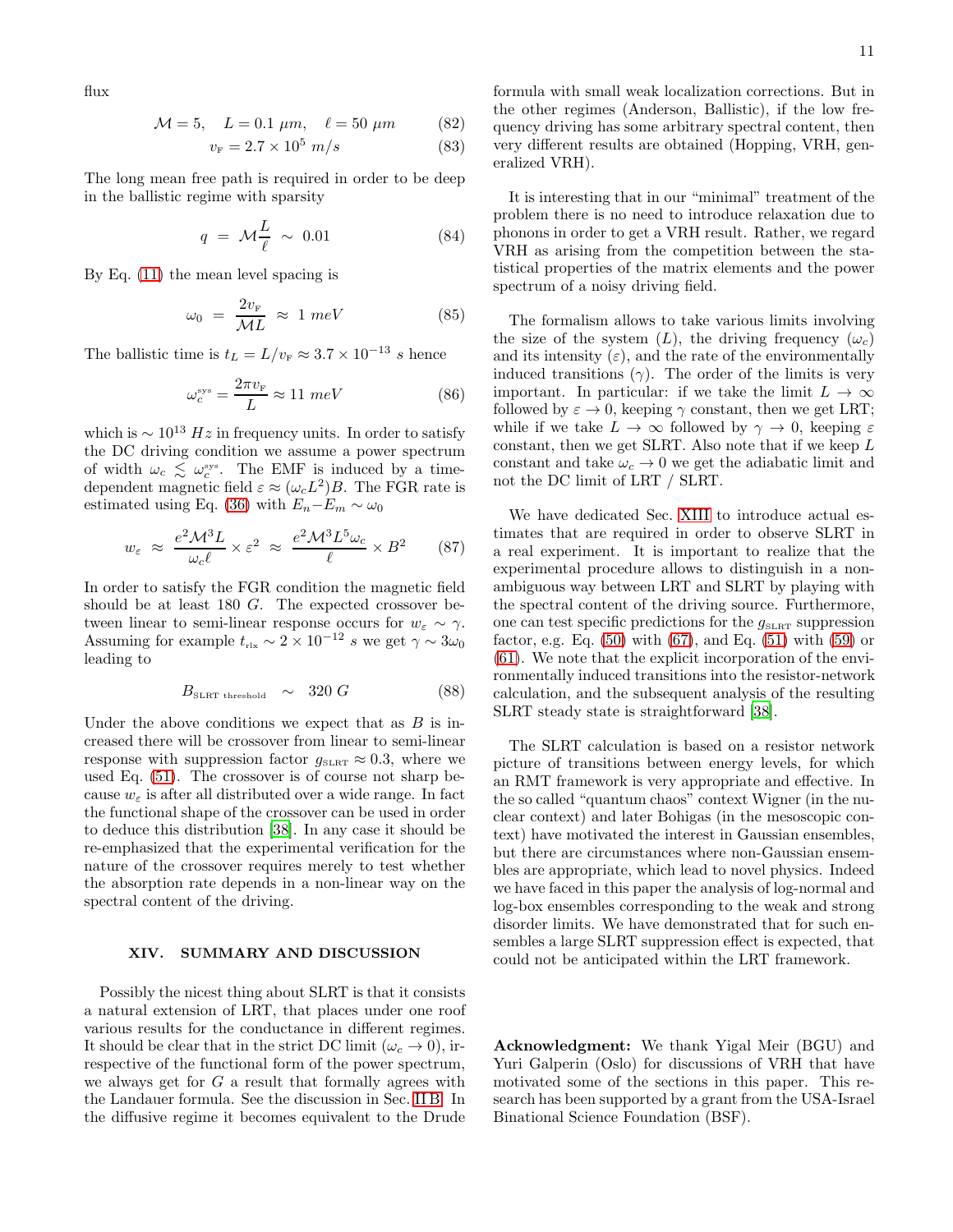#### <span id="page-11-0"></span>Appendix A: The resistor network calculation

In this appendix we explain how the inverse resistivity  $G = [[G_{nm}]]$  of a one-dimensional resistor network is calculated. We use the language of electrical engineering for this purpose. In general this relation is semi-liner rather than linear, namely  $[|\lambda G|] = \lambda |[G]|$ , but  $[[A + B]] \neq [[A]] + [[B]].$  The experimental implications of this observation in the SLRT context are discussed in Sec[.XIII.](#page-9-1)

There are a few cases where an analytical expression is available. If only near neighbor nodes are connected, allowing  $G_{n,n+1} = g_n$  to be different from each other, then "addition in series" implies that the inverse resistivity calculated for a chain of length N is

$$
G = \left[\frac{1}{N} \sum_{n=1}^{N} \frac{1}{g_n}\right]^{-1} \tag{A1}
$$

If  $G_{nm} = g_{n-m}$  is a function of the distance between the nodes  $n$  and  $m$  then it is a nice exercise to prove that "addition in parallel" implies

$$
G = \sum_{r=1}^{\infty} r^2 g_r \tag{A2}
$$

In general an analytical formula for  $G$  is not available, and we have to apply a numerical procedure. For this purpose we imagine that each node  $n$  is connected to a current source  $I_n$ . The Kirchhoff equations for the voltages are

$$
\sum_{m} G_{mn}(V_n - V_m) = I_n \tag{A3}
$$

This set of equation can be written in a matrix form:

$$
GV = I \tag{A4}
$$

where the so-called discrete Laplacian matrix of the network is defined as

$$
G_{nm} = \left[\sum_{n'} G_{n'n}\right] \delta_{n,m} - G_{nm} \tag{A5}
$$

This matrix has an eigenvalue zero which is associated with a uniform voltage eigenvector. Therefore, it has a pseudo-inverse rather than an inverse, and the Kirchhoff equation has a solution if and only if  $\sum_n I_n = 0$ . In order to find the resistance between nodes  $n_{\rm in} = 0$  and  $n_{\text{our}} = N$ , we set  $I_0 = 1$  and  $I_N = -1$  and  $I_n = 0$  otherwise, and solve for  $V_0$  and  $V_N$ . The inverse resistivity is  $G = [(V_0 - V_N)/N]^{-1}.$ 

#### <span id="page-11-1"></span>Appendix B: Model details

In the numerical study we consider the Anderson tight binding model, where the lattice is of size  $L \times M$  with

 $M \ll L$ , and lattice constant a. The longitudinal and the transverse hopping amplitudes per unit time are  $c_{\parallel}$  and  $c_{\perp}$ , respectively. The random on-site potential in the Anderson tight binding model is given by a box distribution of width determined by W.

The numerical calculations of Ref.[\[15](#page-13-6)] assume  $c_{\parallel} = 1$ and  $c_{\perp} = 0.9$ . Thus in the middle of the band there is a finite energy window with exactly  $\mathcal{M} = M$  open modes. Rings of length  $L = 500$  with  $M = 10$  modes has been considered. In our re-processed Fig. [2](#page-14-0) the default cutoff is  $\rho_{E}\omega_{c} \approx 7$  as in Ref.[\[15\]](#page-13-6), but as the disorder becomes weaker it is adjusted such that the DC condition  $\varrho_{E}\omega_{c} \lesssim b$ is always satisfied.

For white (uncorrelated) disorder the Hamiltonian is given by Eq. [\(9\)](#page-1-2) with the isotropic scattering term

<span id="page-11-3"></span>
$$
|U_{nm}|^2 \approx \frac{a}{\mathcal{M}L} W^2 \tag{B1}
$$

The eigenstates of the Hamiltonian can be found numerically. The degree of ergodicity is characterized by the participation number  $\overline{PN} \equiv [\sum \rho^2]^{-1}$ , which is calculated in various representations: in position space  $\rho_{r_x,r_y} = |\langle r_x, r_y | \Psi \rangle|^2$ , in position-mode space  $\rho_{r_x,k_y}$  =  $|\langle r_x, k_y|\Psi\rangle|^2$ , and in mode space  $\rho_{k_y} = \sum_{r_x} |\langle r_x, k_y|\Psi\rangle|^2$ , where  $k_y = [\pi/(\mathcal{M}+1)] \times \text{integer.}$ 

#### <span id="page-11-2"></span>Appendix C: The Drude formula

The velocity-velocity correlation function, assuming isotropic scattering, is proportional to the survival probability  $P(t) = e^{-t/t_{\ell}}$ . Ignoring a factor that has to do with the dimensionality  $d = 2, 3$  of the sample the relation is

$$
\langle v(t)v(0)\rangle \approx v_{\rm E}^2 P(t) = v_{\rm E}^2 e^{-|t|/t_{\ell}} \tag{C1}
$$

The rate of the scattering can be calculated from the FGR, also know as the Born approximation

$$
\frac{1}{t_{\ell}} = 2\pi \varrho_{\rm E} |U_{mn}|^2 = \frac{\pi a}{v_{\rm E}} W^2
$$
 (C2)

where in the last equality we used Eq. [\(B1\)](#page-11-3). From here we deduce that the mean free path (disregarding prefactors of order unity)

$$
\ell = v_{\rm E} t_{\ell} \approx \frac{1}{a} \left(\frac{v_{\rm E}}{W}\right)^2 \tag{C3}
$$

and the diffusion coefficient in real space

$$
\mathcal{D}_0 = \frac{1}{2} \int_{-\infty}^{\infty} \langle v(t)v(0) \rangle \approx v_{\rm E} \ell \tag{C4}
$$

By the Einstein relation we deduce the Drude formula

$$
G_{\text{Ohm}} = \left(\frac{e}{L}\right)^2 \varrho_{\text{E}} \mathcal{D}_0 = \frac{e^2}{2\pi\hbar} \mathcal{M} \frac{\ell}{L} \tag{C5}
$$

A literally equivalent route to derive the Drude formula is to semi-classically deduce  $\langle \langle |v_{mn}|^2 \rangle \rangle$  from the velocityvelocity correlation function as in Sec[.VII,](#page-5-1) and then to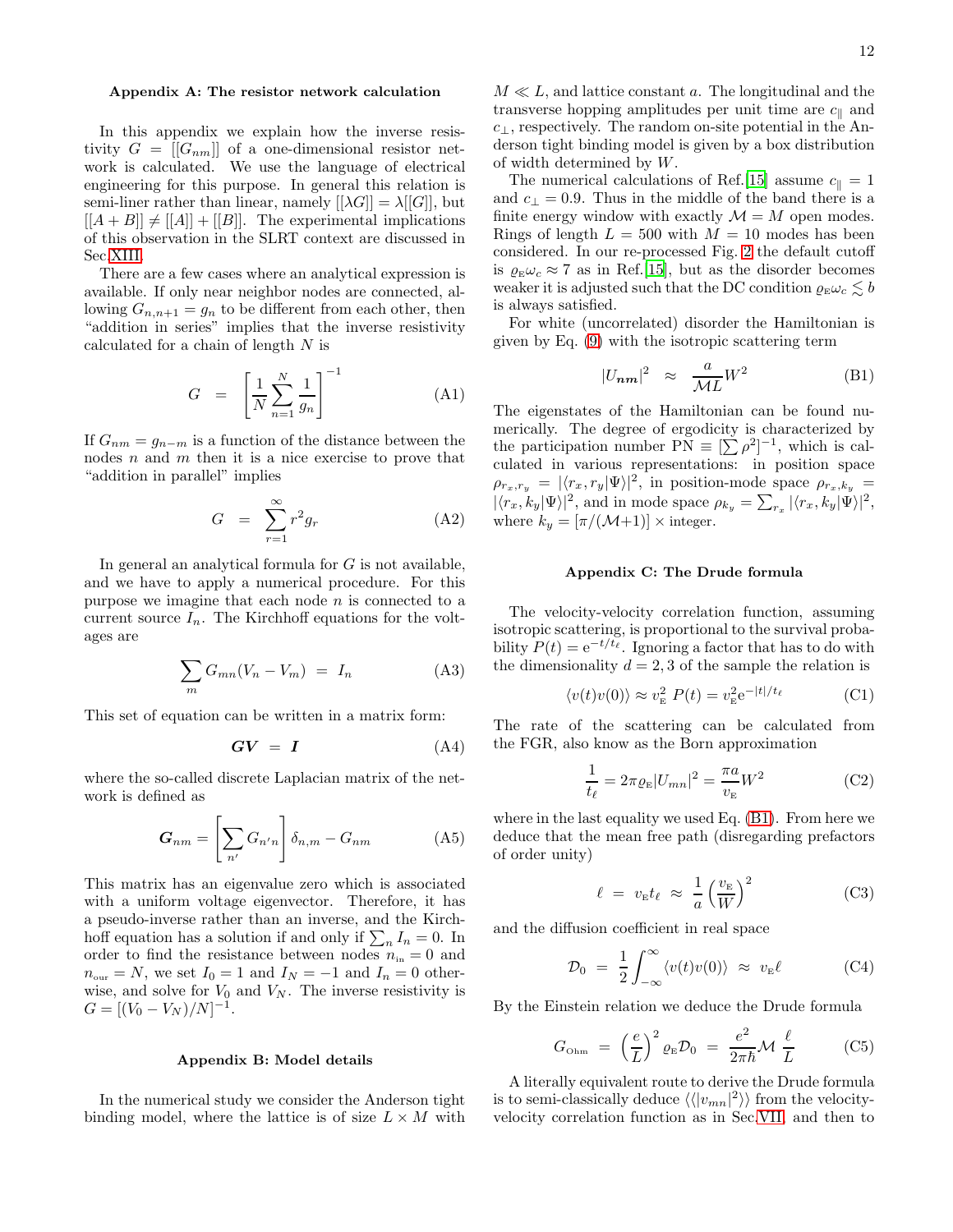substitute in Eq. [\(19\)](#page-2-2). This has the advantage of allowing easy generalizations of the Drude formula in the ballistic and in the Anderson regimes. In this context it is useful to realize [\[4](#page-13-27)] that in the semi-classical picture the integral over the velocity-velocity correlation function is related to the transmission  $g_0$  of the ring (if it were dissected). This leads to the identification in Eq. [\(24\)](#page-3-4).

In the diffusive regime Mott has demonstrated that it is optionally possible to obtain a direct estimate of the dipole matrix elements, using a random-wave picture. Namely, it is assumed that in the diffusive regime the eigenstates of the Hamiltonian are ergodic in position space, and look like random waves with a correlation scale  $\ell$ . Locally the eigenstates are similar to free waves. The total volume  $L^d$  is divided into domains of size  $\ell^d$ . Hence we have  $(L/\ell)^d$  such domains. Given a domain, the condition to have non-vanishing overlap upon integration is  $|~\vec{q}_n - \vec{q}_m|$   $\ell < 2\pi$ , where  $\vec{q}$  is the local wavenumber within this domain. The probability that  $\vec{q}_n$  would coincide with  $\vec{q}_m$  is  $1/(k_E \ell)^{d-1}$ . The contributions of the non-zero overlaps add with random signs hence

$$
|v_{mn}| = \left[\frac{1}{(k_E \ell)^{d-1}} \times \left(\frac{L}{\ell}\right)^d\right]^{1/2} \times (\overline{\Psi^2} \ell^d) v_{\mathcal{E}} \quad \text{(C6)}
$$

Assuming ergodicity  $\overline{\Psi^2} \approx 1/L^d$ , and we get the same estimate as in the semi-classical procedure.

#### <span id="page-12-0"></span>Appendix D: The log-box ensemble

The cumulative distribution function that corresponds to Eq. [\(28\)](#page-3-3) is

$$
Prob(X < x) = \frac{\ln x - \ln x_0}{\ln (x_1/x_0)}
$$
 (D1)

The algebraic, geometric and harmonic averages are

$$
\langle \langle x \rangle \rangle_a = \frac{x_1 - x_0}{\ln(x_1/x_0)} \tag{D2}
$$

$$
\langle \langle x \rangle \rangle_g = \sqrt{x_1 x_0} \tag{D3}
$$

$$
\langle \langle x \rangle \rangle_h = \ln \left( x_1 / x_0 \right) \frac{x_1 x_0}{x_1 - x_0} \tag{D4}
$$

Note that for this distribution the median equals the geometric average. The sparsity parameters are

$$
s = 2\tilde{p} \frac{e^{-1/\tilde{p}} - 1}{e^{-1/\tilde{p}} + 1}
$$
 (D5)

$$
p = -\tilde{p}\left(\ln \tilde{p} + \ln\left(1 - e^{-1/\tilde{p}}\right)\right) \tag{D6}
$$

$$
q = \left(2\tilde{p}\sinh\frac{1}{2\tilde{p}}\right)^{-1} \tag{D7}
$$

where we defined  $\tilde{p} = (\ln(x_1/x_0))^{-1}$ . If the distribution is very stretched reasonable approximations are

$$
s \approx 2\tilde{p} \tag{D8}
$$

$$
p \approx -\tilde{p} \ln \tilde{p} \tag{D9}
$$

For the VRH calculation

$$
x_{\omega} = x_1 \left(\frac{x_0}{x_1}\right)^{1/\varrho_E \omega} \approx \frac{\langle\langle x \rangle\rangle_a}{\tilde{p}} \exp\left(-\frac{1}{\tilde{p}\varrho_E \omega}\right) (D10)
$$

For a rectangular  $\tilde{F}(\omega)$  the VRH optimization is trivial and gives  $\omega \approx x_{\omega_c}$ , leading to

$$
g_{\text{SLRT}} \approx \frac{1}{\tilde{p}} \exp\left[-\frac{1}{\tilde{p}\varrho_{\text{E}}\omega_c}\right] \quad (D11)
$$

For an exponential  $\tilde{F}(\omega)$  the VRH optimization gives

$$
g_{\text{SLRT}} \approx \frac{1}{\tilde{p}} \exp\left[-2\left(\frac{1}{\tilde{p}\varrho_{\text{E}}\omega_c}\right)^{1/2}\right] \qquad (D12)
$$

which is the same as in the traditional VRH optimization.

## <span id="page-12-1"></span>Appendix E: The log-normal ensemble

The cumulative distribution function that corresponds to Eq. [\(29\)](#page-4-5) is

$$
\text{Prob}(X < x) = \frac{1}{2} + \frac{1}{2}\text{erf}\left[\frac{\ln(x) - \mu}{\sigma\sqrt{2}}\right] \tag{E1}
$$

The algebraic, geometric and harmonic averages are

$$
\langle \langle x \rangle \rangle_a = e^{\mu + \sigma^2/2} \tag{E2}
$$

$$
\langle \langle x \rangle \rangle_g = e^{\mu} \tag{E3}
$$

$$
\langle \langle x \rangle \rangle_h = e^{\mu - \sigma^2/2} \tag{E4}
$$

The sparsity parameters are

$$
s = q^2 \tag{E5}
$$

$$
p = \frac{1}{2} \text{erfc}\left(\frac{\sigma}{2\sqrt{2}}\right) \tag{E6}
$$

$$
q = e^{-\sigma^2/2} \tag{E7}
$$

The VRH estimate is

$$
x_{\omega} = \exp\left[\mu + \sigma\sqrt{2} \operatorname{erfinv}\left(1 - \frac{2}{\varrho_{\rm E}\omega}\right)\right]
$$
(E8)  

$$
\approx \langle\langle x \rangle\rangle_{g} \exp\left[\sqrt{\ln\left(\frac{1}{q}\right)^{2}\left(\ln\frac{\varrho_{\rm E}^{2}\omega^{2}}{2\pi} - \ln\ln\frac{\varrho_{\rm E}^{2}\omega^{2}}{2\pi}\right)}\right]
$$

For a rectangular  $\tilde{F}(\omega)$  the VRH optimization is trivial and gives  $\omega \approx x_{\omega_c}$ , leading to

$$
g_{\text{SLRT}} \approx q \exp\left[2\sqrt{-\ln q \ln(\varrho_{\text{E}}\omega_c)}\right] \tag{E9}
$$

For an exponential  $\tilde{F}(\omega)$  the VRH optimization gives

$$
g_{\text{SLRT}} \approx q \exp\left[\sqrt{-\ln q \ln \frac{-\varrho_{\text{E}}^2 \omega_c^2 \ln q}{\pi}} - \sqrt{\frac{\sqrt{-4\pi \ln q}}{\varrho_{\text{E}} \omega_c}}\right]
$$

$$
\approx q \exp\left[\sqrt{-2 \ln q \ln(\varrho_{\text{E}} \omega_c)}\right]
$$
(E10)

Due to the minority dominance the functional form is more robust compared with the log-box case.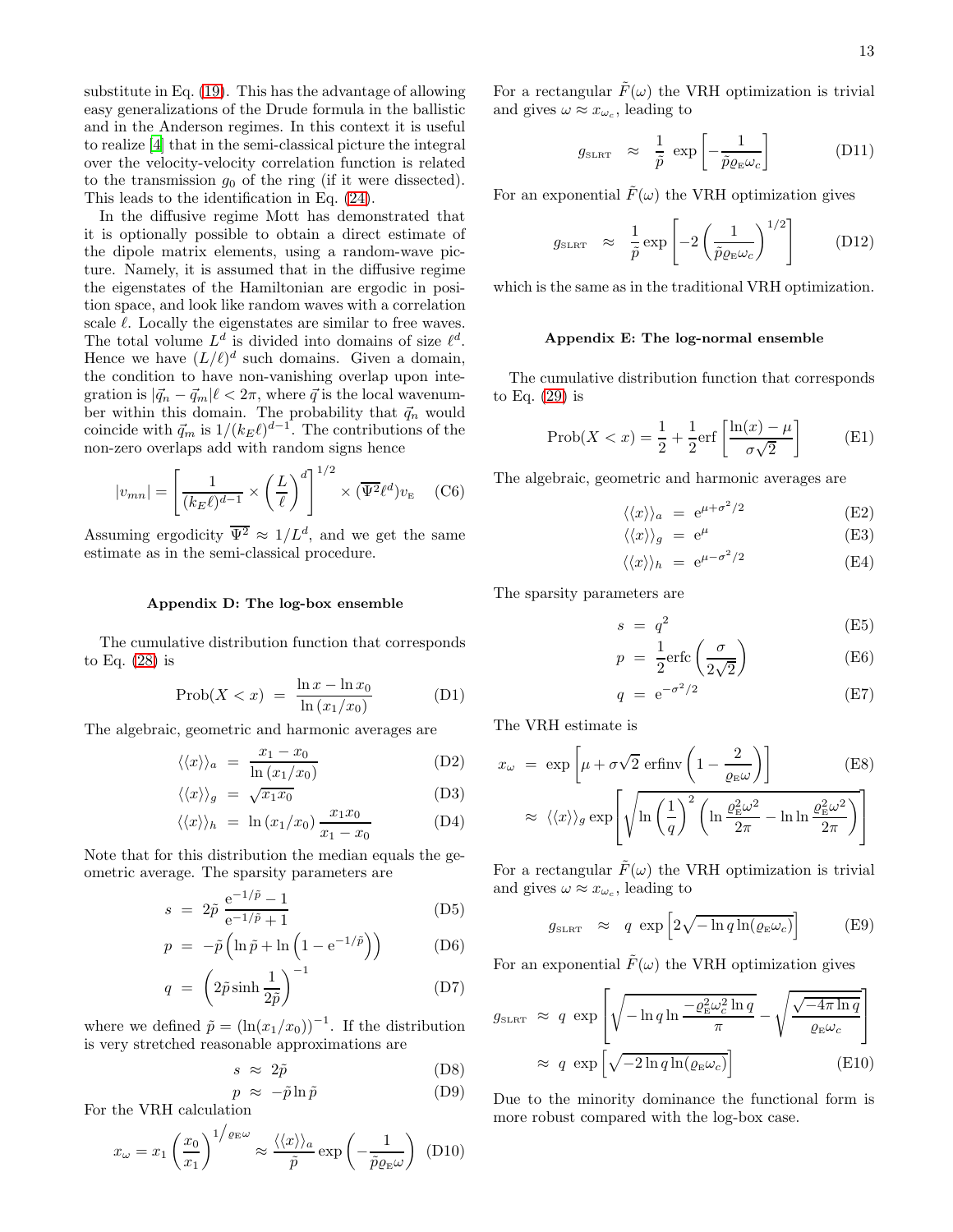- <span id="page-13-0"></span> $1$  D. Cohen, T. Kottos and H. Schanz, J. Phys. A 39, 11755 (2006).
- <sup>2</sup> S. Bandopadhyay, Y. Etzioni and D. Cohen, Europhysics Letters 76, 739 (2006).
- <span id="page-13-1"></span><sup>3</sup> M. Wilkinson, B. Mehlig and D. Cohen, Europhysics Letters 75, 709 (2006).
- <span id="page-13-27"></span><sup>4</sup> D. Cohen and Y. Etzioni, J. Phys. A 38, 9699 (2005).
- <span id="page-13-2"></span><sup>5</sup> N.F. Mott, Phil. Mag. 22, 7 (1970). N.F. Mott and E.A. Davis, Electronic processes in non-crystalline materials, (Clarendon Press, Oxford, 1971).
- $\frac{6}{7}$  A. Miller and E. Abrahams, Phys. Rev. 120, 745 (1960).
- <span id="page-13-18"></span><sup>7</sup> V. Ambegaokar, B. Halperin, J.S. Langer, Phys. Rev. B 4, 2612 (1971).
- <sup>8</sup> M. Pollak, J. Non-Cryst. Solids 11, 1 (1972).
- <sup>9</sup> B.I. Shklovskii and A.L. Efros, Electronic properties of doped semiconductors, (Springer-Verlag Berlin Heidelberg 1984).
- <span id="page-13-3"></span> $10$  D. Cohen, Phys. Rev. B 75, 125316 (2007).
- <span id="page-13-4"></span> $11$  E. Wigner, Ann. Math 62 548 (1955); 65 203 (1957).
- <span id="page-13-5"></span><sup>12</sup> O. Bohigas in Chaos and quantum Physics, Proc. Session LII of the Les-Houches Summer School, Edited by A. Voros and M-J Giannoni (Amsterdam: North Holland 1990).
- <span id="page-13-8"></span><sup>13</sup> For deviation from Gaussian distributions see: T. Prosen and M. Robnik, J. Phys. A 26, L319 (1993); E. J. Austin and M. Wilkinson, Europhys. Lett. 20, 589 (1992); Y. Alhassid and R. D. Levine, Phys. Rev. Lett. 57, 2879 (1986).
- <span id="page-13-9"></span><sup>14</sup> Y.V. Fyodorov, O.A. Chubykalo, F.M. Izrailev, and G. Casati, Phys. Rev. Lett. 76, 1603 (1996).
- <span id="page-13-6"></span><sup>15</sup> A. Stotland, R. Budoyo, T. Peer, T. Kottos and D. Cohen, J. Phys. A 41, 262001 (FTC) (2008)
- <span id="page-13-7"></span><sup>16</sup> A. Stotland, D. Cohen and N. Davidson, Europhysics Letters 86, 10004 (2009).
- <span id="page-13-11"></span><sup>17</sup> The first studies have addressed mainly the Debye regime: M. Büttiker, Y. Imry and R. Landauer, Phys. Lett. 96A, 365 (1983). R. Landauer and M. Büttiker, Phys. Rev. Lett. 54, 2049 (1985). M. Büttiker, Phys. Rev. B 32, 1846 (1985). M. Büttiker, Annals of the New York Academy of Sciences, 480, 194 (1986).
- <span id="page-13-12"></span><sup>18</sup> In the deep adiabatic regime the Landau-Zener mechanism might be of relevance: M. Wilkinson, J. Phys. A 21 (1988) 4021.
- <span id="page-13-13"></span> $19$  The Kubo formula is applied to diffusive rings in: Y. Imry and N.S. Shiren, Phys. Rev. B 33, 7992 (1986). N. Trivedi and D. A. Browne, Phys. Rev. B 38, 9581 (1988).
- <span id="page-13-14"></span>Weak localization corrections were studied in: B. Reulet, H. Bouchiat, Phys. Rev. B 50, 2259 (1994). A. Kamenev, B. Reulet, H. Bouchiat, Y. Gefen, Europhys. Lett. 28, 391  $(1994)$ .
- <span id="page-13-15"></span><sup>21</sup> For a review see "(Almost) everything you always wanted to know about the conductance of mesoscopic systems" by A. Kamenev and Y. Gefen, Int. J. Mod. Phys. B9, 751 (1995).
- <span id="page-13-16"></span><sup>22</sup> Measurements of conductance of closed diffusive rings are described by: B. Reulet M. Ramin, H. Bouchiat and D. Mailly, Phys. Rev. Lett. 75, 124 (1995).
- <sup>23</sup> Measurements of susceptibility of individual closed rings using SQUID is described in: N.C. Koshnick, H. Bluhm, M.E. Huber, K.A. Moler, Science 318, 1440 (2007).
- <span id="page-13-17"></span> $^\mathrm{24}$  A new micromechanical cantilevers technique for measuring currents in normal metal rings is described in: A.C. Bleszynski-Jayich, W.E. Shanks, R. Ilic, J.G.E. Harris,

[arXiv:0710.5259.](http://arxiv.org/abs/0710.5259)

- <span id="page-13-20"></span><sup>25</sup> E. M. Q. Jariwala, P. Mohanty, M. B. Ketchen, R. A. Webb, Phys. Rev. Lett. 86, 1594 (2001).
- <span id="page-13-21"></span><sup>26</sup> H. Bluhm, N. C. Koshnick, J. A. Bert, M. E. Huber, and K. A. Moler, Phys. Rev. Lett. 102, 136802 (2009).
- <span id="page-13-24"></span> $27$  D. Mailly, C. Chapelier, and A. Benoit, Phys. Rev. Lett. 70, 2020 (1993).
- <span id="page-13-22"></span> $28$  L. P. Levy, G. Dolan, J. Dunsmuir, and H. Bouchiat, Phys. Rev. Lett. 64, 2074 (1990).
- <span id="page-13-23"></span> $29$  R. Deblock, R. Bel, B. Reulet, H. Bouchiat, and D. Mailly, Phys. Rev. Lett. 89, 206803 (2002).
- <span id="page-13-25"></span><sup>30</sup> B.C. Lee, O. Voskoboynikov, C.P. Lee, Physica E 24 (2004) 8791
- <sup>31</sup> For review see D. Stone and A. Szafer,
- http://www.research.ibm.com/journal/rd/323/ibmrd3203I.pdf  $32$  A. Wobst, G.L. Ingold, P. Hanggi, and D. Weinmann,
- Phys. Rev. B 68, 085103 (2003). <sup>33</sup> D.M. Basko, M.A. Skvortsov and V.E. Kravtsov, Phys.
- Rev. Lett. 90, 096801 (2003). <sup>34</sup> F. Foieri, L. Arrachea, M. J. Sanchez, Phys. Rev. Lett. 99,
- 266601 (2007)
- <sup>35</sup> D. Cohen and T. Kottos, Phys. Rev. Lett. **85**, 4839 (2000).<br><sup>36</sup> A. Sike and V.E. Knottony, Phys. Rev. B.**76**, 165203.
- <sup>36</sup> A. Silva and V.E. Kravtsov, Phys. Rev. B 76, 165303 (2007).
- <span id="page-13-19"></span> $37$  E. Ott, T.M. Antonsen Jr. and J.D. Hanson, Phys. Rev. Lett. 53, 2187 (1984); D. Cohen, D. Cohen, Phys. Rev. A 44, 2292 (1991).
- <span id="page-13-26"></span> $38$  D. Hurowitz and D. Cohen, in preparation



<span id="page-13-10"></span>FIG. 1: The driving induces transitions between levels  $E_n$ of a closed system, leading to diffusion in energy space and, hence, an associated heating. The diffusion coefficient  $D<sub>E</sub>$  can be calculated using a resistor network analogy. Connected sequences of transitions are essential in order to have a nonvanishing result, as in the theory of percolation.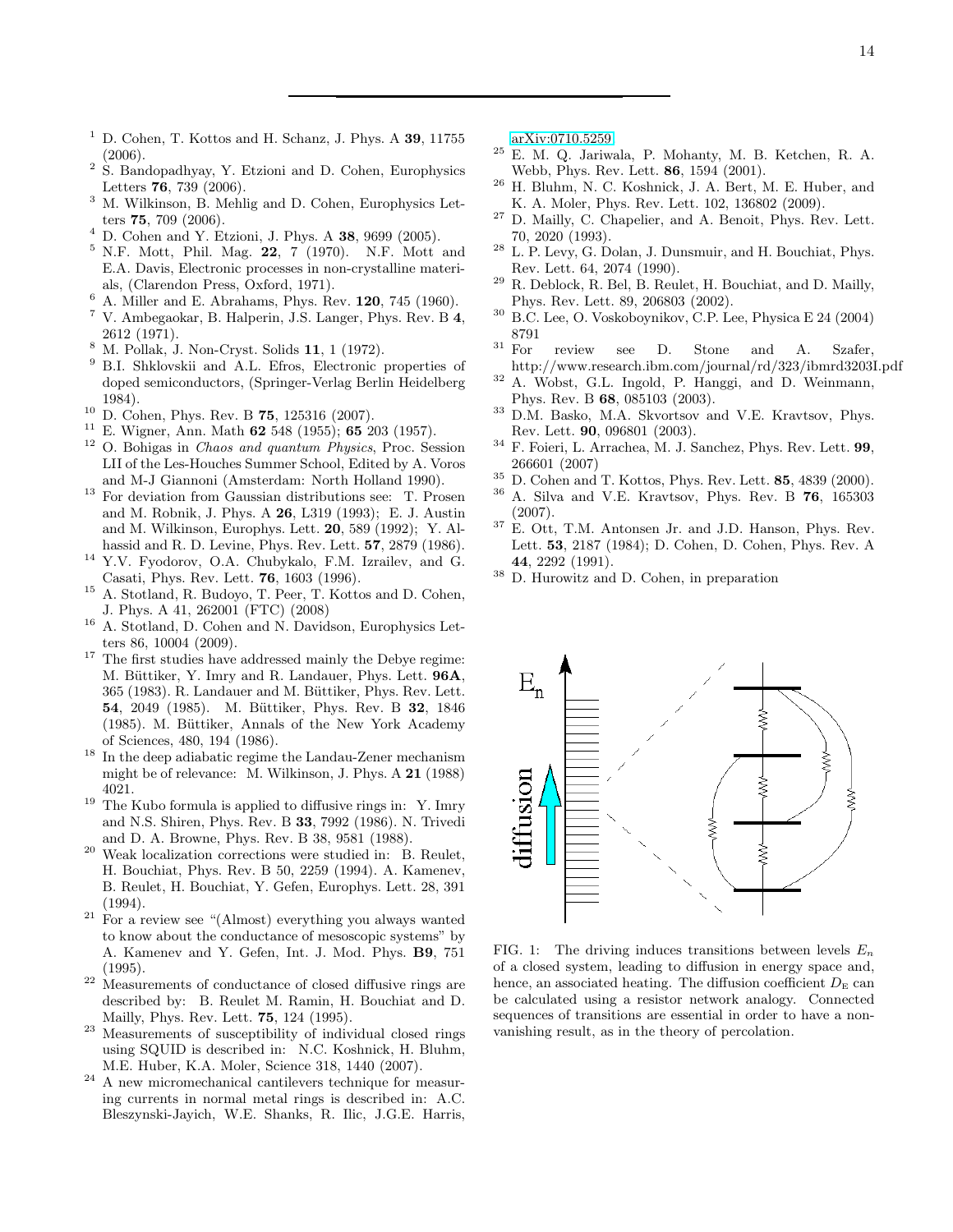

<span id="page-14-0"></span>FIG. 2: Upper panel: The ergodicity of the eigenstates is characterized by the participation number (PN) which is calculated in various representations (see App. [B\)](#page-11-1). The bandwidth b of  $v_{nm}$  constitutes another measure for mixing. The clean, ballistic, diffusive and localization regimes (see Sec. [II A\)](#page-2-3) are separated by vertical lines. Middle panel: The sparsity parameters  $(q, p \text{ and } s)$  that characterize the perturbation matrix  $v_{nm}$  are plotted versus the disorder W. Lower panel: The scaled conductance in arbitrary units equals  $\langle \langle |v_{mn}|^2 \rangle \rangle$ . The Drude, the LRT and the SLRT results are displayed versus the strength of the disorder W. Inset: The same plot in the logarithmic scale. We see that in the ballistic regime the SLRT conductance becomes worse as the disorder becomes weaker, in opposition with the Drude expectation.



<span id="page-14-1"></span>FIG. 3: The SLRT suppression factor  $g_{SLRT}$  versus the sparsity parameter  $(p \text{ or } q)$  for bi-modal distribution with rectangular power spectrum (upper panel); (log-box distribution with exponential power spectrum (middle panel); log-normal distribution with rectangular power spectrum (lower panel). The resistor network and the VRH calculation were done for 100 realizations of  $256 \times 256$  matrices with  $b = 10$ . In the big-modal case VRH is not satisfactory. In the log-normal case the VRH result is contrasted with the naive median based estimate.